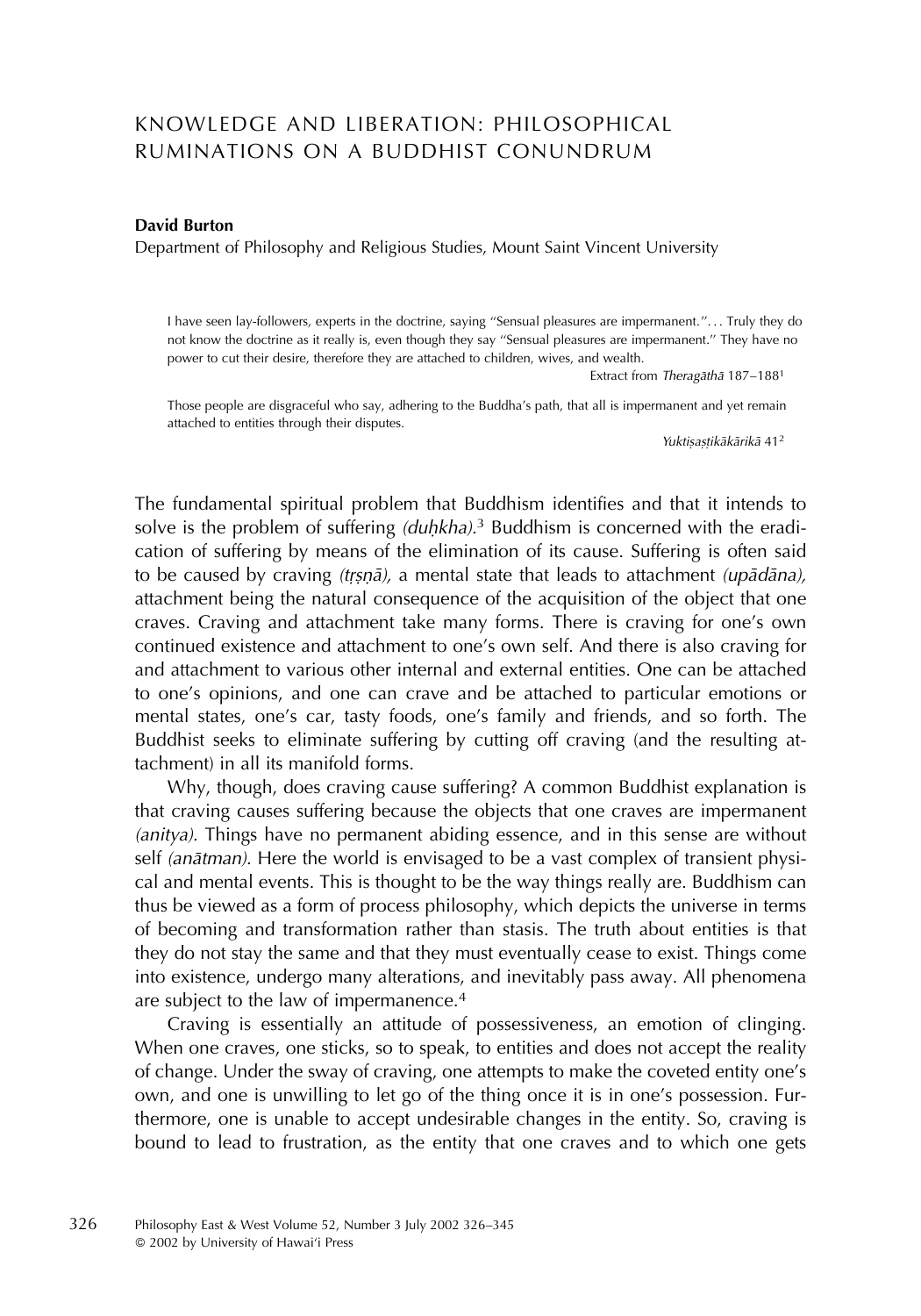attached will eventually no longer be one's possession either because it will pass away or because, given the changing circumstances of life, it will fall out of one's possession. And even before the entity passes away, and even if one does not lose possession of the entity in some other way, one has to suffer often disagreeable alterations in its state. When the objects of craving and attachment change in a disagreeable fashion, fall out of one's possession, or pass away, to a greater or lesser extent (depending on the intensity of the craving and attachment) one is disappointed, dissatisfied—one suffers.

The Buddhist might claim that if the world were static, then there would be no harm in one's craving for and attachment to entities, for they would then not be subject to alteration and dissolution, and one would not have to suffer their unpleasant changes and their loss. But this, the Buddhist says, is of course not the way things are, and thus craving and attachment must eventually bring suffering.

So, for example, my youthful, healthy, beautiful beloved, whom I crave and to whom I am attached, will eventually die. Or else my beloved may well stop being my beloved when her affections change and she no longer cares for me. And even before her death, and even if she remains my beloved until her demise, she will be ill, will grow old; she will lose her youth, her health, and her beauty. All of these events will cause me suffering, attached as I am to my beloved, and attached as I am to her as youthful, healthy, and beautiful.

If craving for and attachment to impermanent things must cause suffering, why do people still crave and get attached? Buddhism often says that people crave, get attached, and hence suffer, because they do not understand the way things really are. Sentient beings are said to be afflicted by ignorance (avidya). They are blind to the reality of the impermanence of entities. One craves and becomes attached to x because one fails to understand that x is impermanent and, as such, cannot give one lasting satisfaction. One fails to understand that x is transient and that, consequently, one's craving for and attachment to x will eventually be a source of disappointment.

In other words, it is the failure to understand that entities are impermanent that motivates one to covet these entities. Here craving is seen not as an autonomous entity, a basic instinct that is quite independent of one's intellect. On the contrary, craving is thought to be rooted in one's failure to understand the true nature of the object of craving. Craving occurs for a reason: the object of craving is considered to be worth possessing. One considers the object of craving to be worth possessing because, failing to understand its impermanence, one does not understand that one will eventually have to suffer the pain of disagreeable changes in and the loss of the coveted object.

Craving may in this respect be contrasted with desires, which are instinctual and are in no way tied to the failure to understand that entities are impermanent. I have in mind here such bodily needs as the desire to eat when one's body requires nourishment, the desire to sleep when one's body needs rest, the desire to keep warm when one's body is too cold, and so forth. I suspect that the Buddhist, who is concerned with stopping craving—the selfish, appropriative desire that is rooted in ignorance about how things actually are—would have no objection to these instinctual desires; the Buddhist might accept them as an inevitable feature of having a body.<sup>5</sup>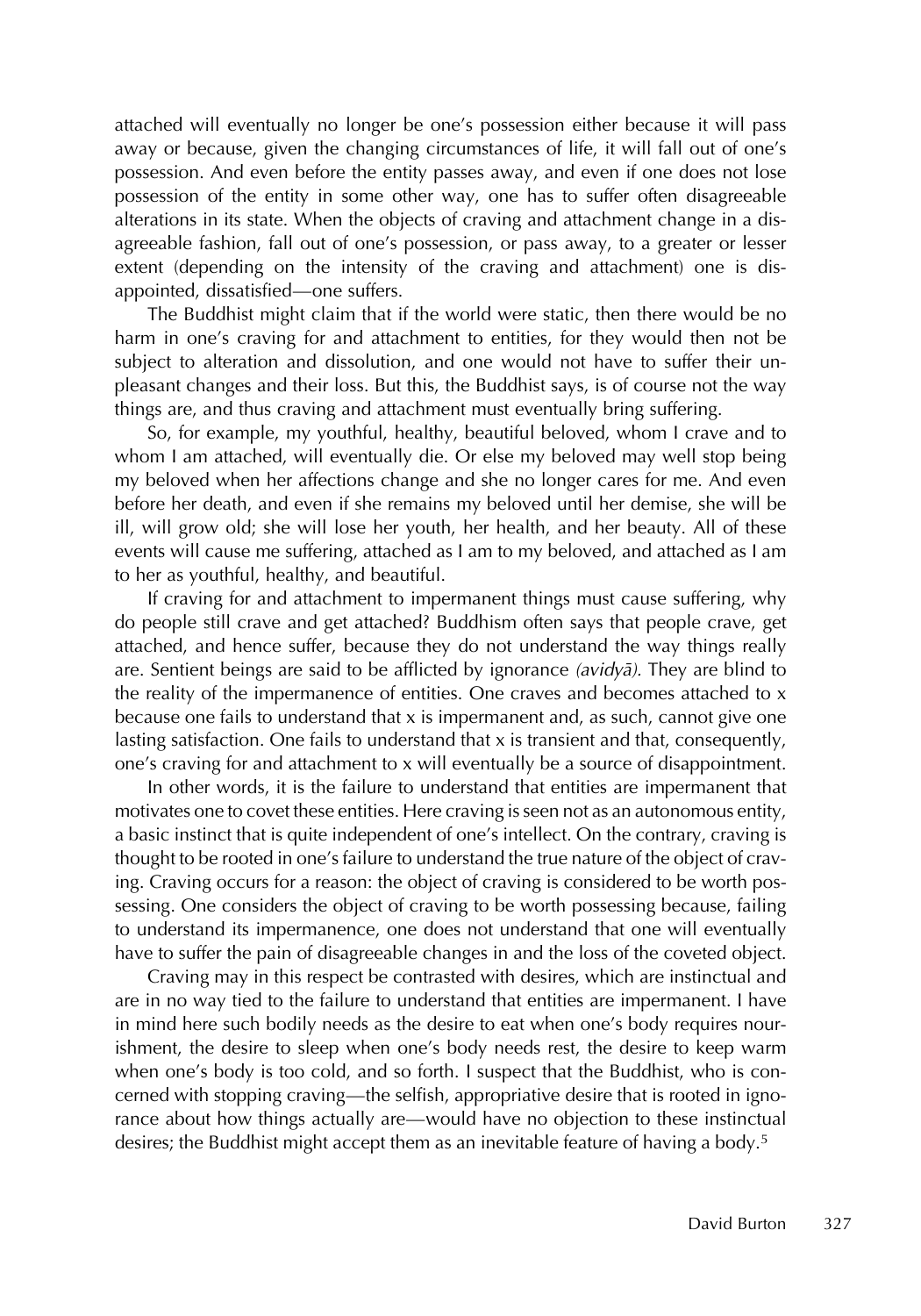Clearly, then, in seeking to eradicate craving, Buddhism does not intend to remove all desires. And, in addition to allowing instinctual desires associated with having a body, some Buddhists might permit a non-appropriative desire—an aspiration for *nirvāṇa.* It is arguably fitting to desire, but not to crave, the irreversible ending of craving and attachment.<sup>6</sup> Furthermore, Buddhist traditions generally value nonpossessive, altruistic emotions such as friendliness *(maitrī)* and compassion *(karuṇa),*<br>emotions that are reated in the desire for the welfare of other sentiont beings. Suf emotions that are rooted in the desire for the welfare of other sentient beings. Suffering is not caused by desire per se; it is caused by the selfish and appropriative desire of craving.

Also, the Buddhist rejection of craving and attachment need not be incompatible with the acceptance of a non-possessive appreciation of impermanent entities (assuming that human psychology is so constituted that it is possible to appreciate entities without craving for and getting attached to them). Insofar as the appreciator does not try to hold on to the appreciated entities, he or she will not suffer when they change disagreeably, fall out of his or her possession, or pass away.

How, then, is craving to be eradicated? If one's craving, attachment, and hence suffering are caused by one's failure to understand the way things really are, then it seems that the solution to this predicament must be to understand things as they actually are. Ignorance must be replaced by knowledge. ''Knowledge'' in this context has, of course, a very special, in fact unique, content. Most knowledge clearly does not lead to liberation. One is not liberated, for instance, by the knowledge of how to cook soufflés or the knowledge that Little Rock is the capital city of Arkansas. It is only the knowledge of the real nature of entities, that is, their impermanence, that has liberative effect. The ignorance about the transient nature of entities must be eradicated, and the correct understanding of the impermanence of entities must take its place.

Buddhist practitioners are thus often exhorted to reflect on the impermanence of entities, and by this means to cut off the root cause of their craving and attachment. The reasoning here would appear to be that, having understood that entities are impermanent, one will no longer crave and get attached to entities because one will understand that one's craving for and attachment to entities would entail eventual disappointment. One will give up the attempt to appropriate entities. Knowing entities to be impermanent, one will accept their alterations and demise. Apprehending the vicissitudes of the world, one will be unperturbed when possessed entities pass out of one's possession. Understanding the inevitability of one's own decay and death, one will have equanimity in the face of it. Awake to the impermanence of one's own self and all other objects, one will no longer crave and be attached. Without craving and attachment, there will be no cause of suffering.<sup>7</sup>

# The Conundrum

There seems to be a serious problem with this Buddhist analysis, however, that perhaps the reader has already identified. If it is the knowledge of the impermanence of entities that will liberate one from craving and attachment, then why is it that one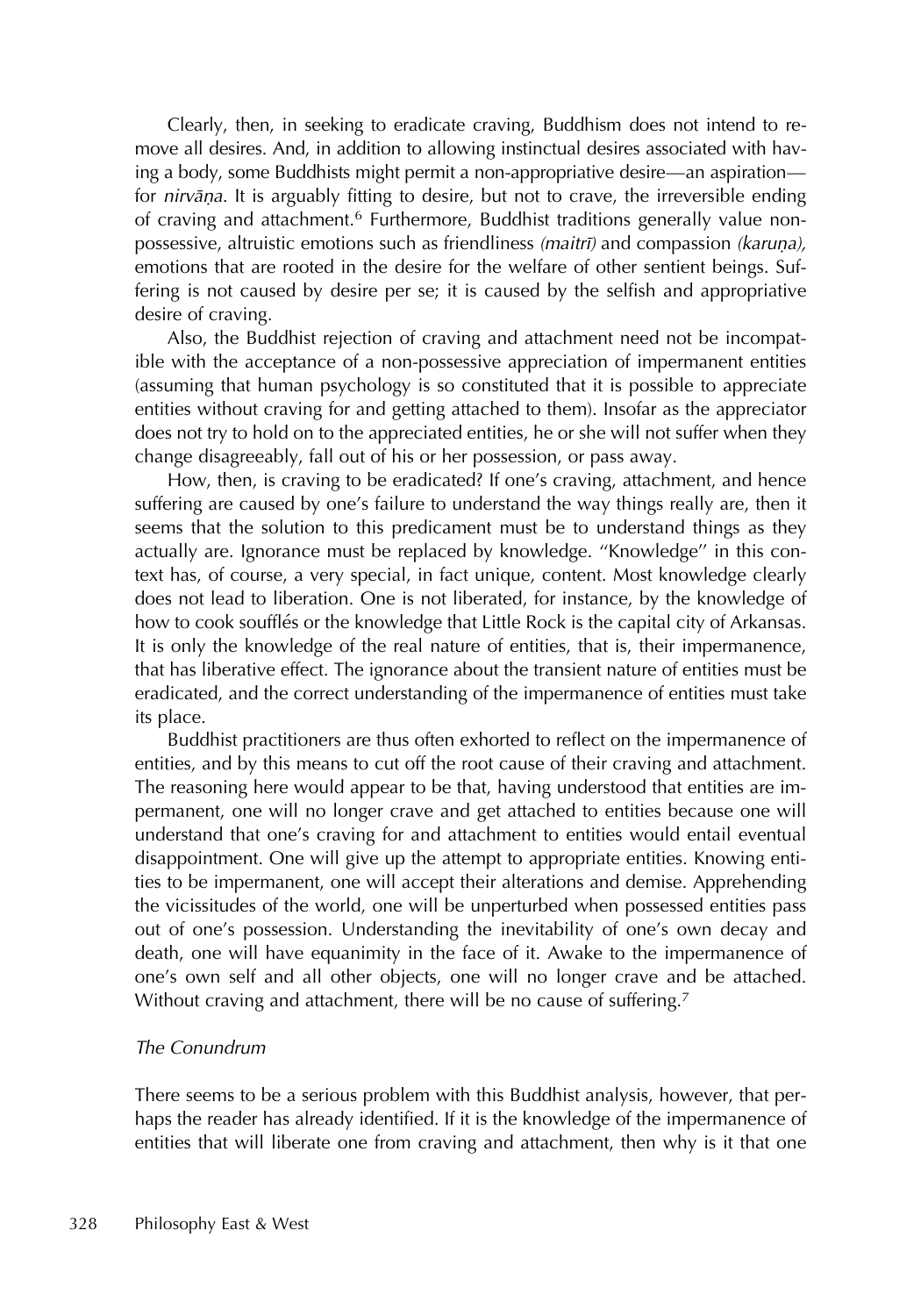may apparently understand that entities are impermanent and yet that this understanding does not result in one's liberation from craving and attachment? I, for instance, am not ignorant about the impermanence of entities. On the contrary, I know that entities change, and that they often change in disagreeable ways. I understand that what one possesses may well fall out of one's possession. And I know that all entities must pass away. Yet I am certainly not free from craving and attachment. Buddhism, according to the explanation that I have given, appears to say that my knowledge of, for example, my beloved's impermanence should eliminate my craving for and attachment to her. But the reality is that I do know that my beloved is impermanent, yet I still feel craving for and attachment to her.

Indeed, I would suggest that many people (Buddhists and non-Buddhists) have the conviction that things are impermanent. Yet it does not follow that they are without craving and attachment. If knowledge of the impermanence of entities is the antidote to craving and attachment, then why can one apparently have knowledge of the impermanence of entities and nevertheless crave and get attached?

How might one preserve the Buddhist claim that a knowledge of things as they actually are results in liberation from craving and attachment in the face of this objection that one can know that things are impermanent and yet still be subject to craving and attachment? This is the question that this essay will address.

In attempting to answer this question, the obvious strategy is to claim that although it is the case that one knows that things are impermanent, there is nevertheless some deficiency in one's knowledge of how things actually are. It is this deficiency that results in the continuation of one's craving and attachment. If one's knowledge of how things really are were complete, if the deficiency were overcome, then the craving for and attachment to entities would be eradicated.

But how precisely is this deficiency to be characterized? Here I will examine critically five ways—none of which is entirely unproblematic for the philosopher in which a Buddhist might plausibly depict the deficiency. Indeed, the fourth and fifth solutions below indicate that the conundrum—although philosophically interesting—is perhaps an invented one, because many Buddhists would claim that the knowledge of impermanence is not, in fact, the complete knowledge required for the eradication of suffering. Buddhists do not usually claim that the knowledge of impermanence alone is a sufficient condition for liberation. Furthermore, I will suggest in conclusion that many Buddhists would themselves solve the conundrum by rejecting the thesis that any knowledge—even knowledge without deficiency—will, on its own, bring about liberation. The analysis of the link between knowledge and liberation that I have presented above is thus inadequate as a representation of Buddhist reflections on this matter, and the conundrum I have described is largely apparent rather than real.<sup>8</sup>

# First Solution: The Lack of Constant Reflection

The deficiency in one's knowledge might be characterized as the lack of constant reflection on the impermanence of entities. It is because one only occasionally thinks about the impermanence of entities that craving and attachment still occur.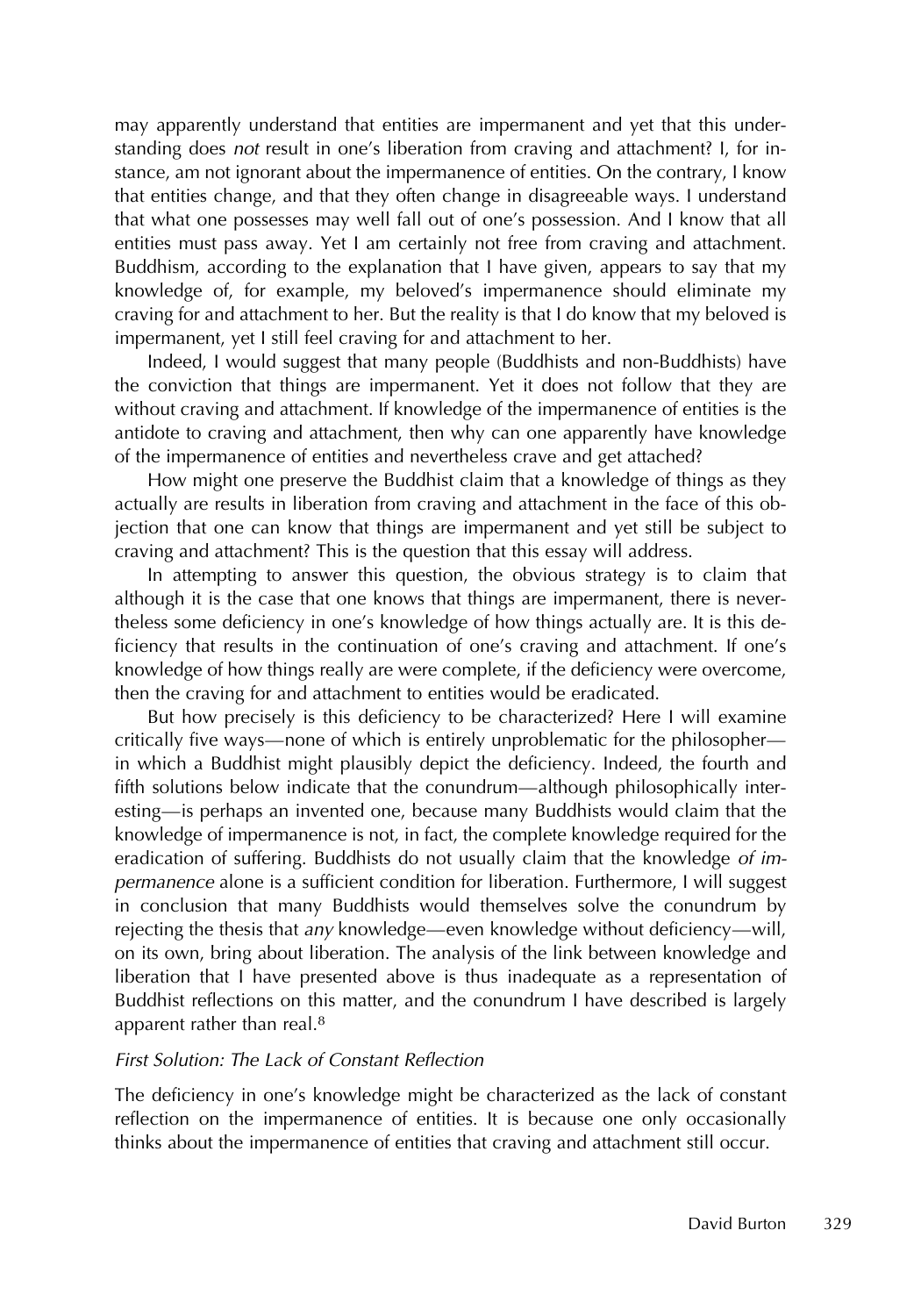Let me explain. It is common to regard knowledge as a possession that one has, whether or not one is presently cognizing what one knows. For instance, I have the knowledge that  $2 + 2 = 4$  even when I am not thinking that  $2 + 2 = 4$ . One does not generally say that I no longer know that  $2 + 2 = 4$  simply because I am not presently thinking that  $2 + 2 = 4$ . The proof that I still have the knowledge that  $2 + 2 = 4$  is that I can, on those rare occasions when it is required, have the correct cognition that  $2 + 2 = 4$ . Indeed, most things that one knows are only very rarely the object of one's cognitions. I know that London is the capital city of Great Britain, but I rarely think about it. I know that dinosaurs are extinct, but seldom do I have this cognition. And so on. Let me call this sense of the term ''knowledge''—that is, knowledge as a possession that one has, whether or not one is presently cognizing what one knows—''knowledge 1.''

In Indian philosophy, by contrast, there is a tendency to think of knowledge as an actual correct cognition. One sees this particularly clearly, for instance, in the mature Nyāya epistemology, where knowledge (pramā) is identified as a particular type of cognition (distinct from erroneous cognitions, memories, doubts, and so forth). Hence "pramā" is usually translated as "knowledge-episode" or "valid cognition."<sup>9</sup> In this sense, one knows  $2 + 2 = 4$  when one is presently thinking that  $2 + 2 = 4$ . Knowledge is a mental event that occurs at a particular time and then passes away, to be replaced by further and often different mental events. Thus, for instance, I am presently having the knowledge-episode, the correct cognition, that  $2 + 2 = 4$ . But soon this knowledge-episode will be replaced by other cognitions. I will stop thinking about the fact that  $2 + 2 = 4$ . And my thoughts will then be of other matters. Let me call this sense of knowledge, as a correct cognitive event, ''knowledge 2.''

The Buddhist might argue that, although one indeed understands that entities are impermanent, one most of the time does not have the cognition that things are impermanent. In other words, one has knowledge 1 of the way things really are but one only rarely has knowledge 2 of the way things really are.

In which case, the Buddhist might claim that the knowledge of the impermanence of entities that eradicates craving and attachment is knowledge 2. In order to eradicate craving and attachment, one must constantly be cognizing the impermanence of entities. It is this constant cognition of the impermanence of entities that is lacking in most people for most of the time. One is inattentive to the impermanence of entities, and hence, in one's forgetfulness of their impermanence, one craves and gets attached to entities.

This, it is important to note, does not entail that when one is inattentive to the impermanence of entities one has the false cognition that entities are permanent. To say that one is not currently attentive to the impermanence of entities is not to say that one has the misunderstanding that entities are permanent. One's ignorance is a lack of awareness rather than an active misapprehension. It is simply that one is not at the moment thinking about the impermanence of entities rather than that one is thinking that entities are permanent, just as when I am currently not thinking that  $2 + 2 = 4$  I do not therefore erroneously cognize that  $2 + 2 \neq 4$ . If asked, one will say that one knows (assuming one is convinced by the Buddhist analysis) that entities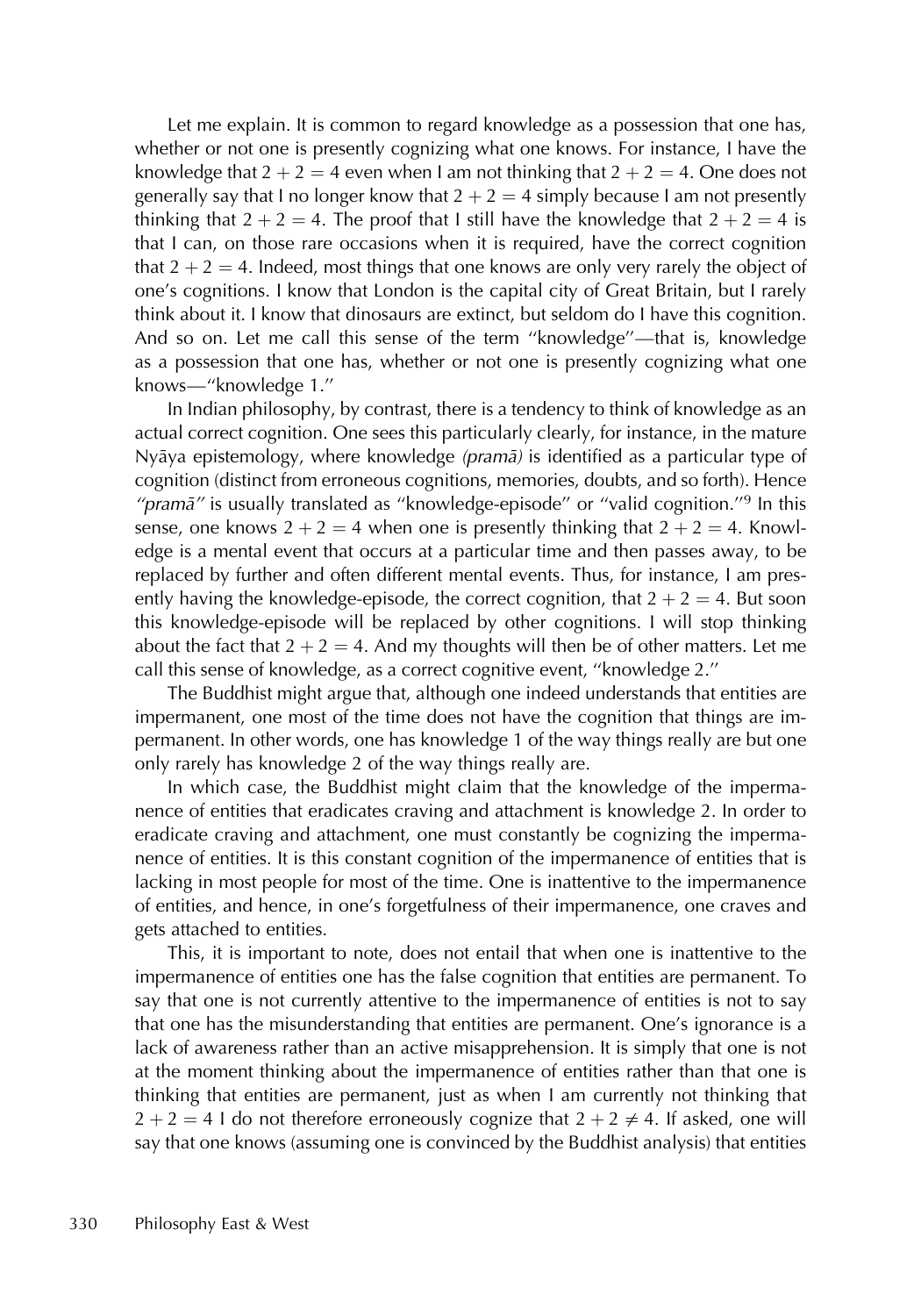are impermanent just as, if asked, one will say that one knows that  $2 + 2 = 4$ . But one only rarely thinks about the impermanence of entities, just as one only rarely thinks about the fact that  $2 + 2 = 4$ . It is only in uncommon moments that the impermanence of entities becomes the focus of one's attention. Thus, given the rarity of the mental events that focus on the impermanence of entities, there is plenty of opportunity for other mental events involving craving and attachment to arise.

Hence, perhaps, the well-known Buddhist emphasis on the need to cultivate mindfulness *(smrti),* thorough attention *(yoniso manasikāra)*,<sup>10</sup> and so forth. There<br>poods to be constant reflection, not just in formal moditation but also in daily life needs to be constant reflection—not just in formal meditation but also in daily life on the transitoriness of entities. This constant reflection would leave no time for incompatible mental events informed by craving and attachment—in which case it is inattentiveness to the impermanence of entities that needs to be eradicated. The merely temporary and occasional cognitions of impermanence are thereby to be transformed into a permanent awareness.

However, this is not actually a satisfactory account of why one can have knowledge of the impermanence of entities and yet may still crave and get attached. For it seems clear that it is possible to be having the cognition of the impermanence of entities and at the same time to experience craving and attachment. I can be reflecting on the impermanence of the doughnut in the bakery, and yet also be craving that doughnut. I can reflect on the impermanence of my self and simultaneously feel intense attachment to myself. And I can be mindful of the impermanence of my beloved, and yet feel tremendous attachment toward her at the same time. So, there seems to be no reason why constant attentiveness to impermanence must rule out craving and attachment. Given that I can reflect on the impermanence of entities and yet simultaneously experience craving and attachment, it seems probable that even if I reflect on the impermanence of entities all the time (even assuming that this is psychologically possible), I may still be subject to craving and attachment.

# Second Solution: Unconscious Misunderstanding

Why, then, is it that one can be reflecting, and even constantly reflecting, on the impermanence of entities, and yet at the same time may experience craving for and attachment to these entities? In answer to this question, it might be suggested that although one is reflecting on the impermanence of entities, one has at the same time an unconscious understanding (which is actually a misunderstanding) that entities are permanent.<sup>11</sup> It is the unconscious and incorrect understanding that entities are permanent that causes one to crave and get attached. It is not enough to be reflecting on the impermanence of entities in order to eradicate craving and attachment. In addition, the unconscious and incorrect understanding that entities are permanent must be removed.

According to this theory, one may have at the same time two contradictory understandings of how things actually are (one of which is right, one of which is wrong). There is understanding 1, that ''entities are impermanent,'' and understand-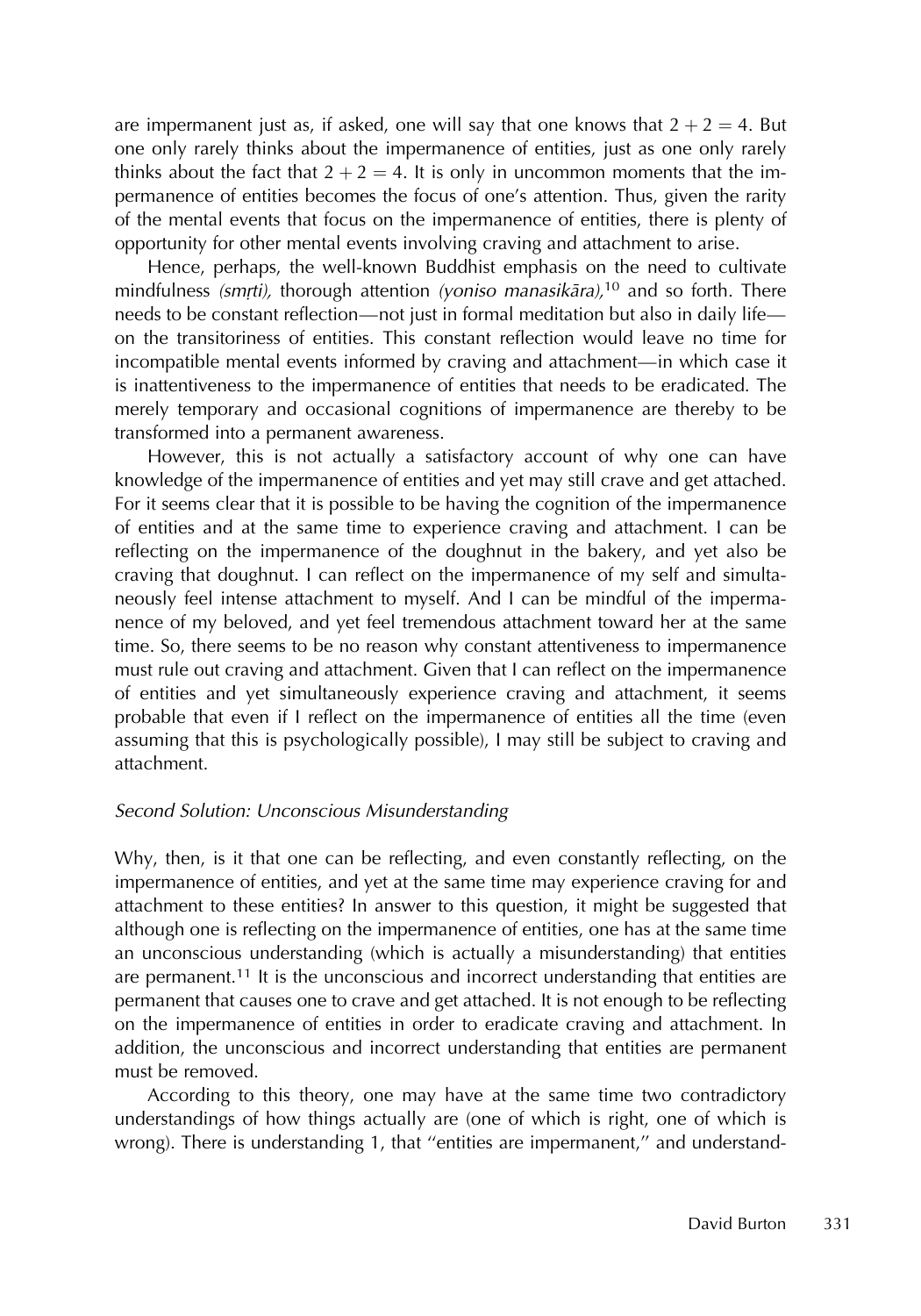ing 2, that ''entities are permanent''—where one is aware of understanding 1 and unaware that one has understanding 2, and where understanding 1 is correct and understanding 2 is incorrect. (Perhaps, in the Buddhist context, understanding 2, given that it is unconscious, can be thought of as the consequence or trace of [incorrect] explicit beliefs that entities are permanent as held in one's previous lives.)

It is tempting to think, however, that the notion of an unconscious understanding is an oxymoron, for an understanding of which one is unaware seems not to be one's understanding at all. Is it not essential to the notion of ''understanding'' that one is aware of one's understanding?

This objection appears to be misguided. For it seems that there are certain understandings that one may have in an unconscious manner. For example, one may understand the rules that govern one's native language without being aware that one understands these rules. That one understands the rules, although not being aware that one understands the rules, is demonstrated by one's ability to employ successfully the language in question. One understands the rules in a pre-reflective way. So, it would appear that the notion of an unconscious (mis)understanding is not an oxymoron after all.

However, what does seem doubtful is the notion that one may have a (mis)understanding of which one is unaware—for example, ''entities are permanent'' when it is directly contradicted by an understanding of which one is aware—for example, "entities are impermanent." Surely one's conscious understanding that entities are impermanent would negate any (mis)understanding, of which one was previously unaware, that entities are permanent. It would seem that one may have the (mis)understanding that entities are permanent, without being aware that one has this (mis)understanding, or one may understand, while being aware that one has this understanding, that these same entities are impermanent, but one cannot have both these understandings at the same time. Thus, the Buddhist is advocating the rather dubious notion of a (mis)understanding of which one remains unaware, residing in a secret level of the mind ("the Unconscious"), and which can persevere even when one has a directly contradictory understanding of which one is aware.

There is another problem. If one is not aware of one's (mis)understanding that entities are permanent, how can one know that it exists? It might be replied that although one is not conscious of one's (mis)understanding that entities are permanent, it nevertheless governs one's responses to the world. This unconscious (mis) understanding has enormous influence on one's attitudes and behavior, despite being hidden from oneself and despite being contradicted by one's conscious understanding. That is, the unconscious (mis)understanding of the permanence of entities makes one crave and get attached. The proof of the existence of the unconscious (mis)understanding that entities are permanent is thus precisely the fact that one continues to crave and get attached, even when having the conscious understanding of the impermanence of things. If one, when reflecting on the impermanence of entities, did not have the unconscious (mis)understanding that entities are permanent, then one would not crave and get attached. One does, however, crave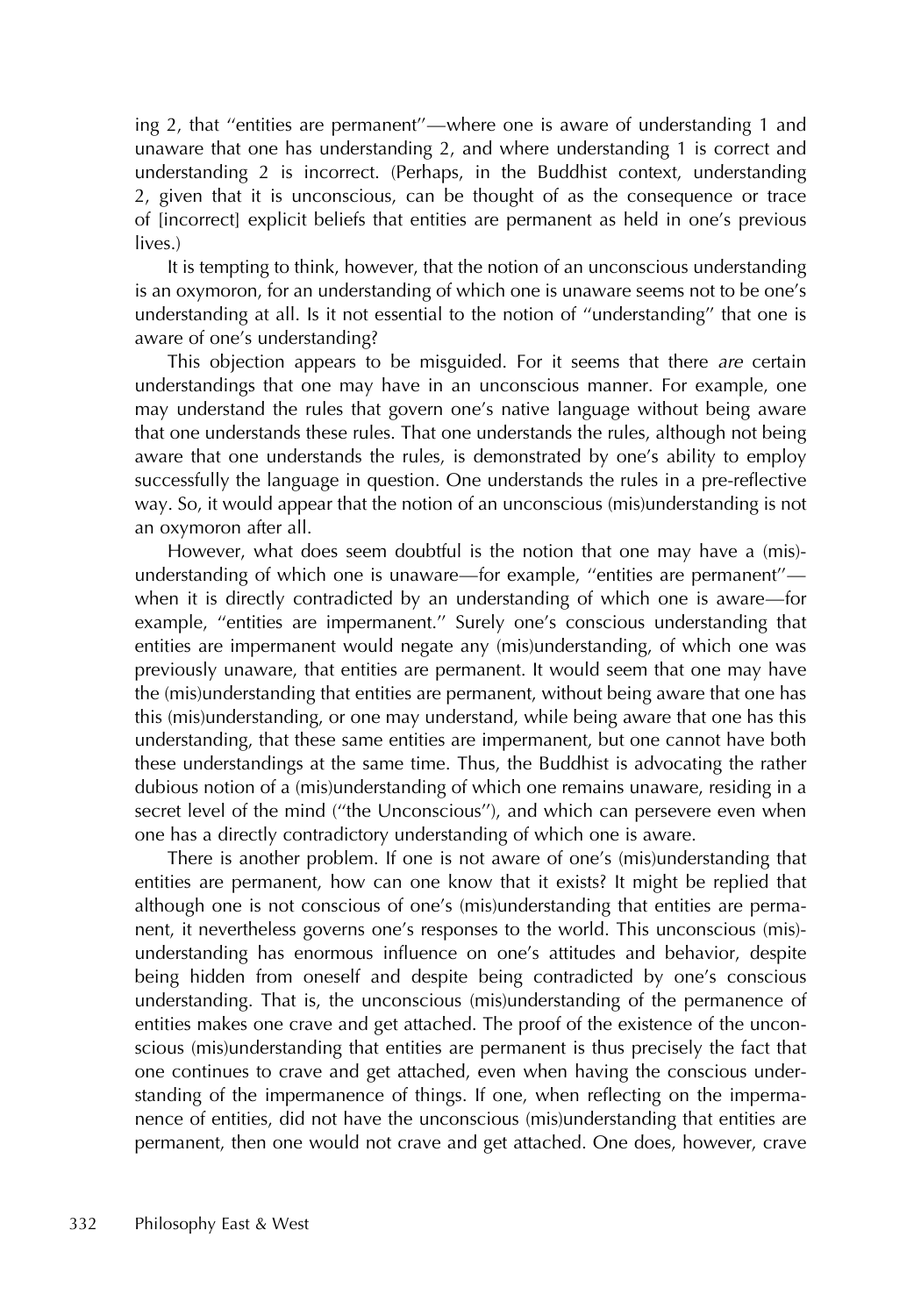and get attached while reflecting on the impermanence of entities. Therefore, the unconscious (mis)understanding that entities are permanent must exist.

But surely there is a vicious circle here. The proof that one has such an unconscious (mis)understanding cannot be the very behavior of which the unconscious misunderstanding is meant to be the cause. If x is explained to have cause y, then x cannot itself be used as the proof for the existence of cause y. If craving and attachment are explained to have as their cause an unconscious (mis)understanding that entities are permanent, then it simply will not do to appeal to the existence of the craving and attachment as the proof that this craving and attachment are caused by an unconscious (mis)understanding that entities are permanent.

However, granted that there is such a vicious circle, it might still be argued that although indeed one cannot prove that there is such an unconscious misunderstanding that causes craving and attachment, this does not establish that there is not such an unconscious misunderstanding. To fail to prove that y is the cause of  $x$  is not to prove that it is not the case that  $y$  is the cause of  $x$ . There might be an unconscious misunderstanding that entities are permanent, which causes craving and attachment, even though one cannot prove the existence of this unconscious misunderstanding. A hidden cause is not a nonexistent cause.

While this is true, it is nevertheless dubious to posit as a cause of an observed phenomenon x another phenomenon y for which there is no proof. Surely it would be more reasonable to look for other causes for which there is some proof, rather than appeal to such an unproven explanation for the existence of phenomenon x. The attempt to explain the existence of craving and attachment as caused by an unconscious (mis)understanding that entities are permanent should give way to other explanations for which, at least, there is some proof. Otherwise, an unconscious (mis)understanding, not requiring any proof, might be posited as the cause for any sort of behavior. Suppose, for instance, that I like doughnuts. A friend might claim that the cause of my liking doughnuts is my (mis)understanding that doughnuts are good for my health. I may object that I like doughnuts, yet I do not have the (mis) understanding that they are good for my health. Actually, I like doughnuts while at the same time reflecting on the fact that they are bad for my health. The friend might reply that I must, in that case, have an unconscious (mis)understanding that doughnuts are good for my health. If this were not the case, the friend might say that I would not continue to like doughnuts. If I object that I do not have such an unconscious understanding, the friend might respond that in fact I do have an unconscious (mis)understanding, but, as it is unconscious, I am not aware of it! But such a notion of an unconscious (mis)understanding that doughnuts are good for my health is unproven and thus seems unhelpful as an explanation of the cause for my liking doughnuts. The friend would surely do better to admit that one must actually look elsewhere for the cause of my liking doughnuts! (Perhaps I like doughnuts because I find them delicious, and I therefore prefer to eat them despite knowing that they are bad for my health).

In fact, the explanation that one's craving and attachment are caused by an unconscious (mis)understanding that entities are permanent is rather like the claim that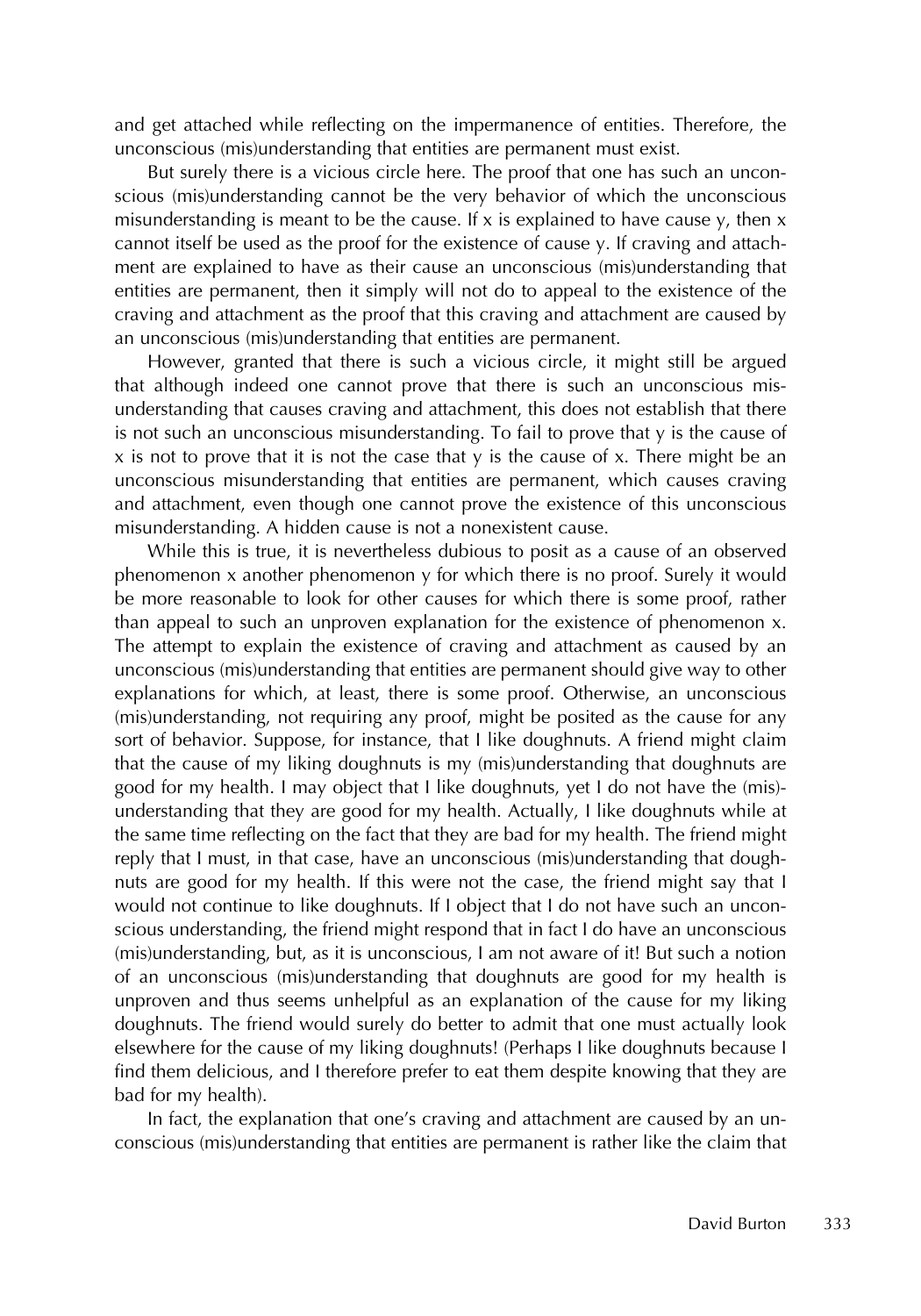one's craving and attachment are a result of undetectable demons who possess one and compel one to crave and get attached. One can never prove that there are such undetectable demons that cause this behavior, because, even if there were demons, there would be no way of detecting them other than by appealing to their supposed effects—that is, the observable phenomena of craving and attachment. But as it is precisely these effects that the demons are intended to explain, the effects themselves cannot be used as evidence for the existence of the demons. It is true that in failing to prove that there are any such demons causing one's craving and attachment, one has not proven that there are no such demons causing one's craving and attachment, but—in the absence of the evidence for their existence—it seems unreasonable and fanciful to suggest that they are in fact the cause of one's craving and attachment. Like this claim that demons cause one's craving and attachment, the notion that one's craving and attachment are caused by an unconscious (mis) understanding that entities are permanent introduces a mystery in the guise of an explanation.

However, it might be replied that my objection is quite unfair. Although it is true to say that one is not and has not been conscious of one's (mis)understanding that entities are permanent, this is not to say that this (mis)understanding must remain inaccessible to one's awareness. On the contrary, the Buddhist might say, one can become conscious of this (mis)understanding through the use of meditative techniques. Meditation thus provides the proof of the existence of the normally unconscious (mis)understanding that entities are permanent. Perhaps this ordinarily unconscious (mis)understanding can come to one's awareness in the context of the mental absorptions (dhyāna) reputedly achieved in samatha meditation (which makes the mind especially pliable and concentrated). Maybe this meditative training would give one the ability to plumb the depths, so to speak, of one's ''Unconscious,'' so that one would see clearly one's ordinarily unconscious (mis)understanding that entities are permanent. Perhaps, furthermore, continued reflection on the impermanence of entities in this meditative context, where the ordinarily unconscious (mis) understanding that entities are permanent has been brought to one's awareness, might enable one eventually to eradicate this (mis)understanding once and for all, thereby providing a complete release from craving and attachment.

But here the proponent of the position that there is an unconscious misunderstanding that entities are permanent that causes one's craving and attachment is appealing to a special experience as providing the proof that such an unconscious misunderstanding exists. This is a special experience to which I have not had access, and about which I must remain silent. And, I think, such an appeal to a special experience must remain unconvincing to the uninitiated outsider who is not party to the experience.

# Third Solution: Theoretical versus Perceptual Knowledge

Rather than resorting to the problematic notion of an unconscious misunderstanding, the Buddhist might claim that one who reflects, and even constantly reflects, on the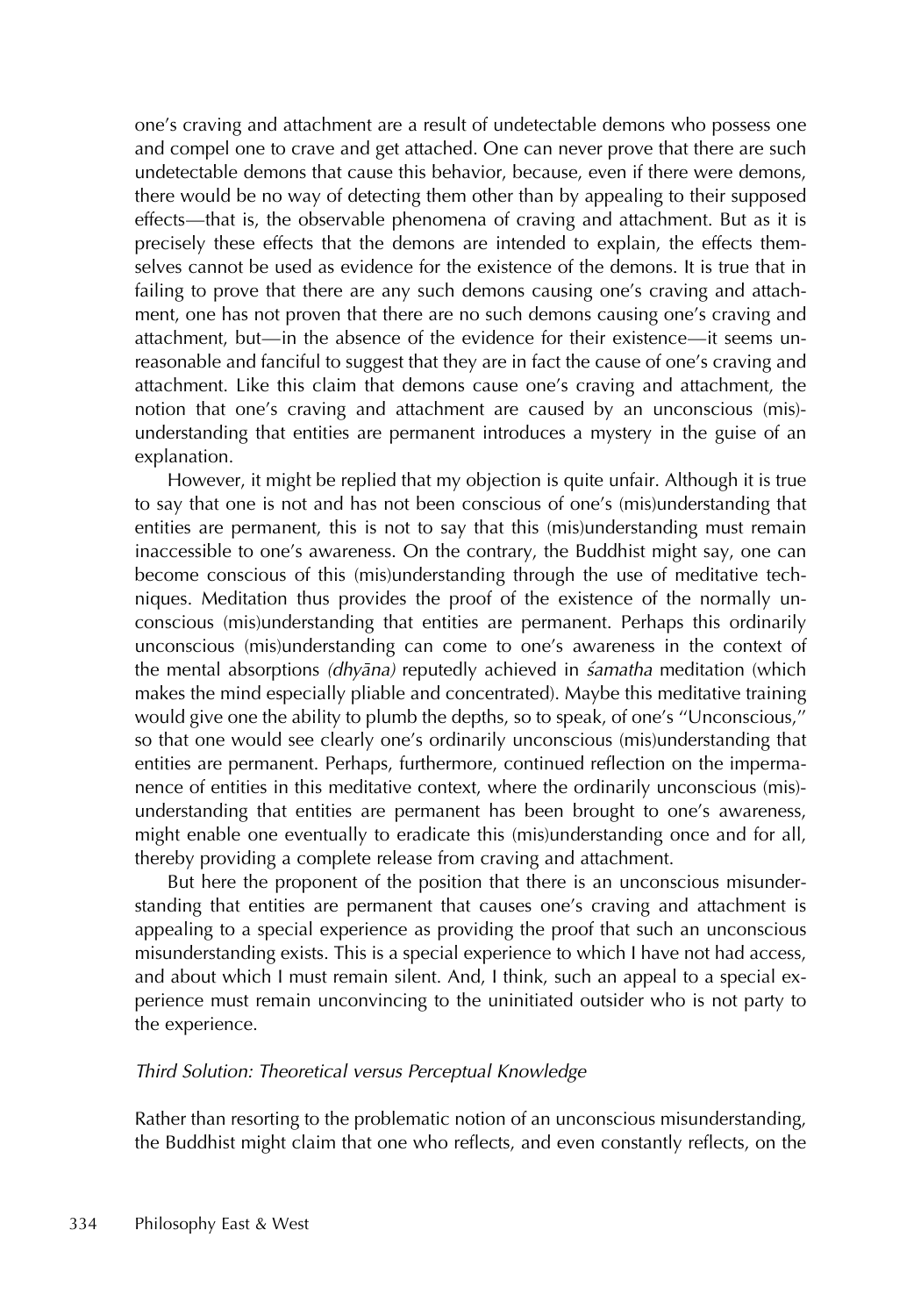impermanence of entities, and yet still craves and gets attached to these entities, has a merely theoretical knowledge, which is deficient insofar as it is not a knowledge by acquaintance. This is the difference between knowing about something and encountering it face-to-face, as it were. Theoretical knowledge is the knowledge of a fact, whereas knowledge by acquaintance is the actual perception of the phenomenon in question.

One sees this distinction commonly made in ancient Indian epistemology, where perception *(pratyakṣa)* is a distinct means of knowledge *(pramāṇa),* in contrast<br>to other means of knowledge such as inference *(anumāna*), verbal testimony *(śabda*) to other means of knowledge such as inference (anumana), verbal testimony (sabda), and so forth, which give knowledge of an entity without a perceptual encounter with the entity known. For instance, I know about the terrible floods that occur in Bangladesh (perhaps through the verbal testimony of the newspapers or of my Bangladeshi friend), but this knowledge is a different sort of knowledge from that which I would acquire if I were to go to Bangladesh and see the floods for myself.<sup>12</sup> The same might be said of one's knowledge of how things actually are. One may have the theoretical knowledge of how things really are, but fail to perceive entities as they actually are. Hence, one continues to crave and to get attached. It is only when one's perceptions are transformed—so that one's seeing of entities is in accord with one's theoretical knowledge—that craving and attachment for these entities will be stopped. The notion here is that a perception of things as they actually are will have more potency—more effect on one's craving and attachment—than a merely theoretical knowledge, just as perceiving the floods of Bangladesh for oneself is far more emotionally powerful than having a merely factual understanding of them.

However, it may be objected that if it is the case that the statement ''things are impermanent'' is the correct description of how things actually are, then it is surely not true that ordinary people fail to perceive this reality. On the contrary, the impermanence of entities is normally accessible to people's perception. One perceives all sorts of changes, and numerous instances of entities coming into existence and passing away. And in the course of one's life, one often perceives the impermanence of entities that are extremely dear to oneself. This is not merely a theoretical knowledge. It is a knowledge one has from direct experience. And yet one still craves and gets attached to these impermanent entities. So, even perceptual knowledge of the impermanence of entities, it seems, does not stop craving and attachment.

#### Fourth Solution: Perception of Entities as Fabrications

In reply to this objection, many Buddhists might claim that while perceptual knowledge is required in order to eradicate craving and attachment, the requisite perceptual knowledge is not in fact the perception of the impermanence of entities. On the contrary, such Buddhists might claim that craving and attachment can be eradicated only by the perception that the entities that one craves and to which one gets attached are fabrications, conceptual constructions. Thus, even perceptual knowledge of the impermanence of entities is deficient; the deficiency is to be overcome by seeing also that the entities that one craves and to which one gets attached do not exist independent of the mind.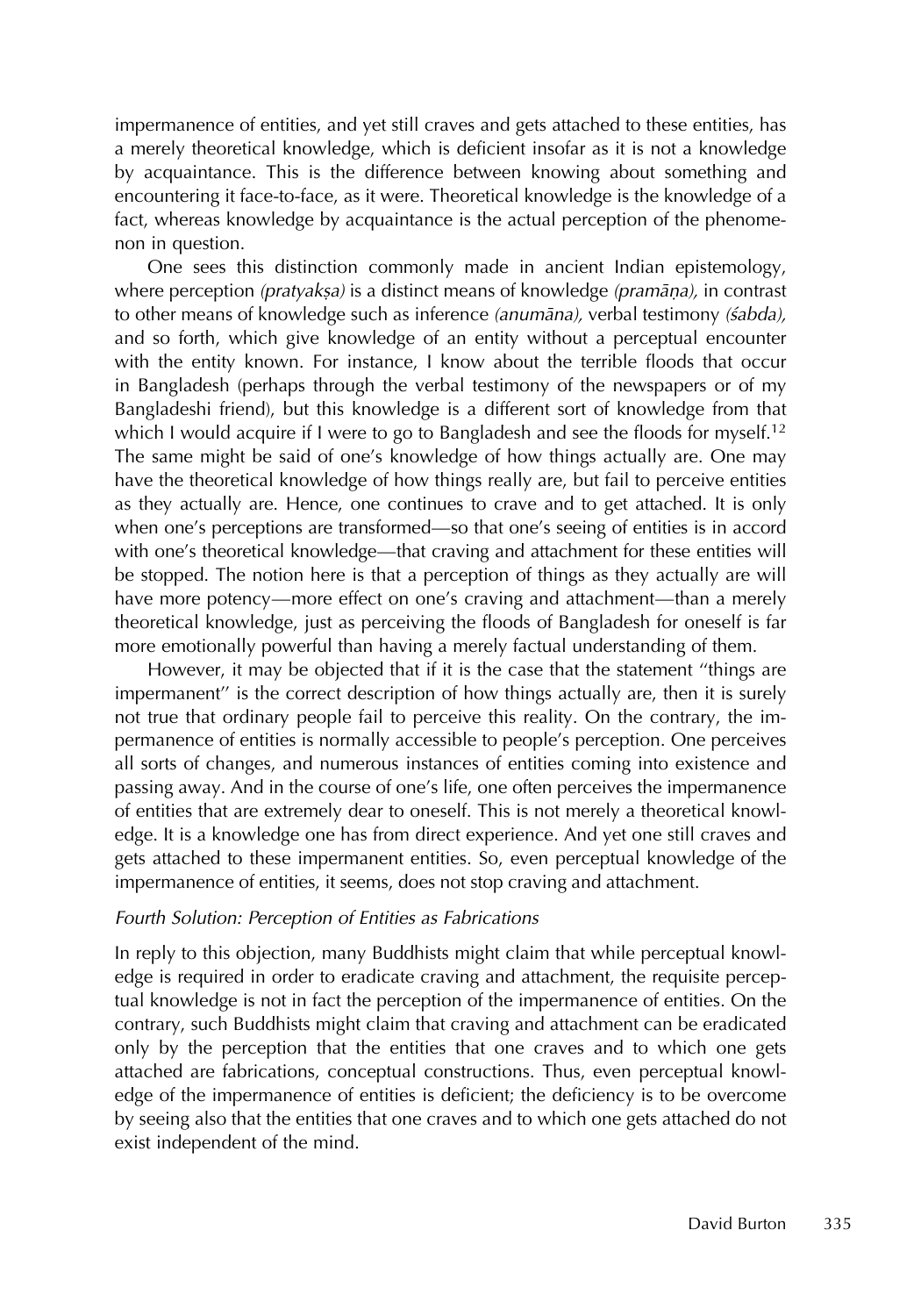The point here is that perceiving things to be fabricated is quite different from perceiving things to be impermanent. One might perceive, for instance, that a flower is impermanent without perceiving that the flower is a conceptual construct, that is, something that, like a hallucination, does not exist independent of the mind. And unlike the impermanence of entities, which is, as I have explained, ordinarily perceived, the fabricated nature of entities is certainly not normally perceived (indeed, it is not normally something that people believe, let alone perceive). One does not normally see (or even believe) flowers, for example, to be without existence independent of the mind.

The perception of the fabricated nature of entities is presumably to be induced by meditation. The dGe lugs tradition of Tibetan Buddhism, for instance, provides extensive explanations of meditative techniques—involving systematic reflection on the merely fabricated nature of entities combined with methods of *samatha* (Tibetan: zhi gnas) meditation—which are designed to bring about just such a perception.<sup>13</sup>

But why would the perception of the fabricated nature of entities be any more effective at cutting off craving and attachment than the knowledge of the impermanence of entities? One possibility is that the Buddhist who has the perceptual knowledge of entities as fabrications thereby stops experiencing these entities completely. If this were so, it is true that craving and attachment for entities would be stopped, precisely because these fabricated entities would have been dispelled, and would no longer exist, even as appearances for the mind. But then the Buddhist would have achieved the cessation of craving and attachment at a very high price indeed, namely the annihilation of the entire everyday world of entities. The Buddhist here gets rid of craving and attachment by eradicating the very world that one might crave and to which one might be attached. Such ''liberation by annihilation'' no doubt would be an effective but also a very drastic and arguably an unappealing solution to the problem of suffering. To adapt a hackneyed but appropriate metaphor, the Buddhist might be accused of employing the sledgehammer of nihilism to crack the nut of craving and attachment.

A more attractive alternative is perhaps possible. A Buddhist who has the perceptual knowledge of entities as fabrications might continue to experience these entities while perceiving these entities to be fabrications. Thus, the everyday world of entities would continue to appear for such a Buddhist, but, unlike an ordinary person, this Buddhist would not perceive it to be mind-independent. In perceiving entities as fabrications, he would see the existence of entities to be more tenuous than when he perceived merely the impermanence of entities. Fabricated entities have a weaker, less substantial existence than unfabricated entities. Thus, it is by perceiving entities as having such an extremely tenuous form of existence that the Buddhist stops craving and getting attached to them. Seeing an entity to be transient, one might still crave and get attached to it, but perceiving the entity to have no existence independent of the mind would surely stop one's craving and attachment once and for all.

This Buddhist would thus continue to function in the world, but—insofar as he sees entities in their fabricated nature—he would function in the world without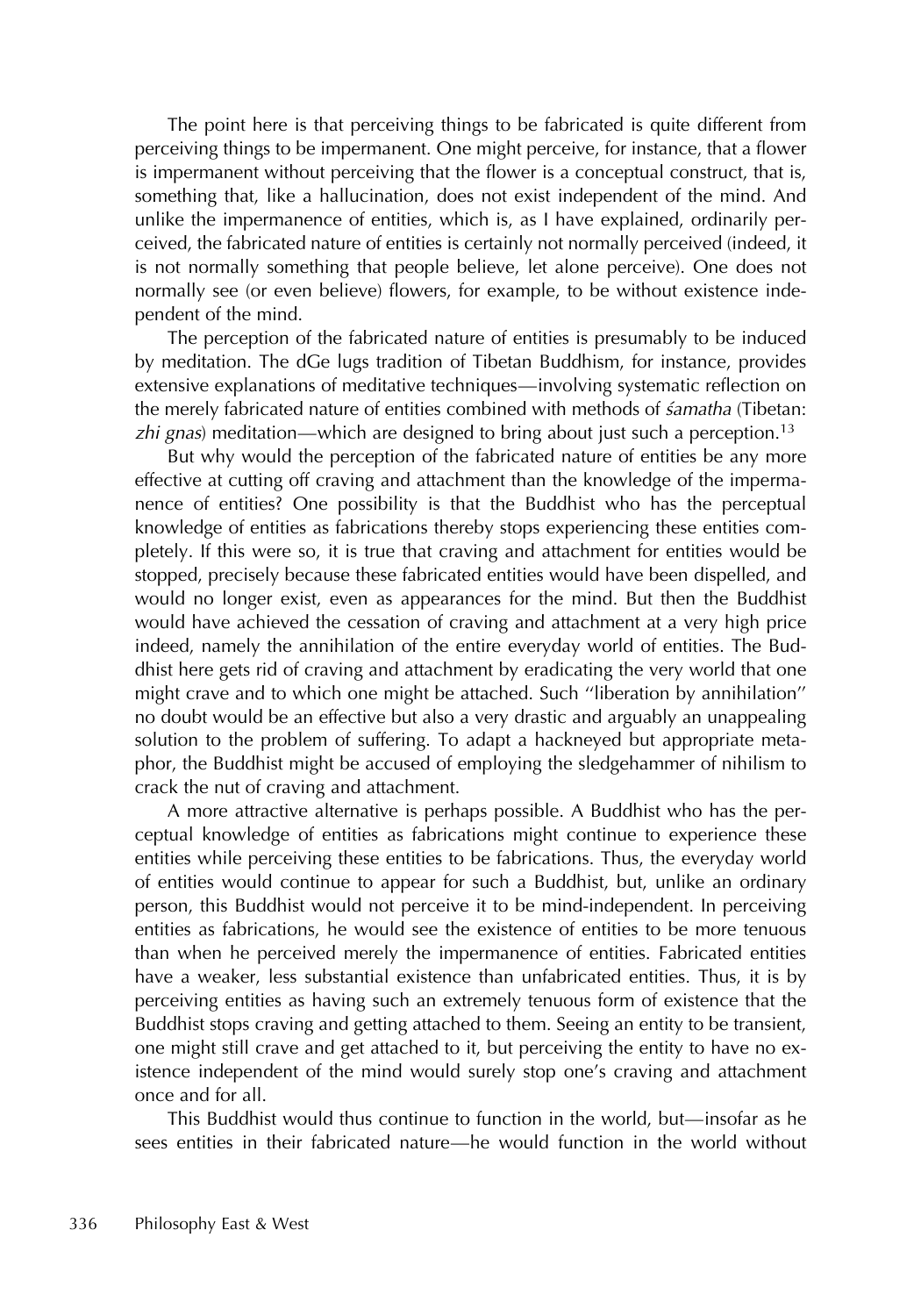craving and attachment. The world would be for the Buddhist like a magic show in which he participates. However, unlike the other participants, he would see the magic show for what it is; he is not taken in or tricked by it.

However, it might be objected that it does not follow necessarily that one would stop craving and attachment if one saw a coveted entity to be a mere fabrication. It seems possible that one might continue to crave and be attached to an entity even if one could see clearly that the entity is completely a mental construct. Even knowing entities to be mere fabrications, I might so enjoy experiencing them that my craving and attachment continue unabated. A fantasy object can sometimes be desirable even when one knows it to be nothing more than a fantasy.

Furthermore, it is a moot point whether it would in fact be psychologically feasible for a person to continue to function in the everyday world while perceiving that the entities that constitute that world are fabrications. It seems possible that one's engagement with the everyday world must be based on the assumption that this world is not simply a fabrication. Could one really continue to function in a world of entities that one has seen to be conceptually constructed? Is it psychologically possible, for instance, that I might have a conversation with you while perceiving you (and, indeed, myself!) to be fabricated? It is arguable that the effect of such a perception would in fact be the collapse of this everyday world into total chaos. In that case the perceiver might well be free from craving and attachment but would most likely be found in a mental hospital.

Whether or not Buddhists who perceive the fabricated nature of entities would be able to preserve their sanity and continue to function in the everyday world is thus disputable. What seems clear, however, is that the position that entities are fabrications has been popular within the Buddhist tradition and has taken a variety of forms. Three of its manifestations are in Abhidharma, Yogācāra, and Madhyamaka.<sup>14</sup> Abhidharma philosophy claims that all entities with parts are simply conceptual constructs on the basis of their parts. Further, even the partless, atomic physical and mental events (dharmas) out of which all entities with parts are constructed are themselves momentary—they are radically impermanent (although they are not conceptually constructed). Liberation from craving and attachment requires the perception that the everyday world of tables, mountains, selves, and so forth is a conceptual construct founded on evanescent atomic physical and mental events.

In Yogācāra it is claimed not just that entities are impermanent but also that the entire ordinary world of dualisms is a fabrication, a product of deluded conceptualization. The only entities that are unfabricated, that is, that exist independent of conceptual construction, are the momentary mental events that make up the flow of nondual consciousness. Liberation from craving and attachment is a result of perceiving the dualistic world of entities to be a fabrication that occurs on the basis of the nondual flow of momentary consciousness-events.

Madhyamaka takes the teaching of the fabricated nature of entities to its logical conclusion. Mādhyamikas claim that one must see not only that all entities are impermanent but also that all entities are entirely conceptual constructs, including the dharmas of the Abhidharma and the nondual flow of consciousness of the Yogācāra.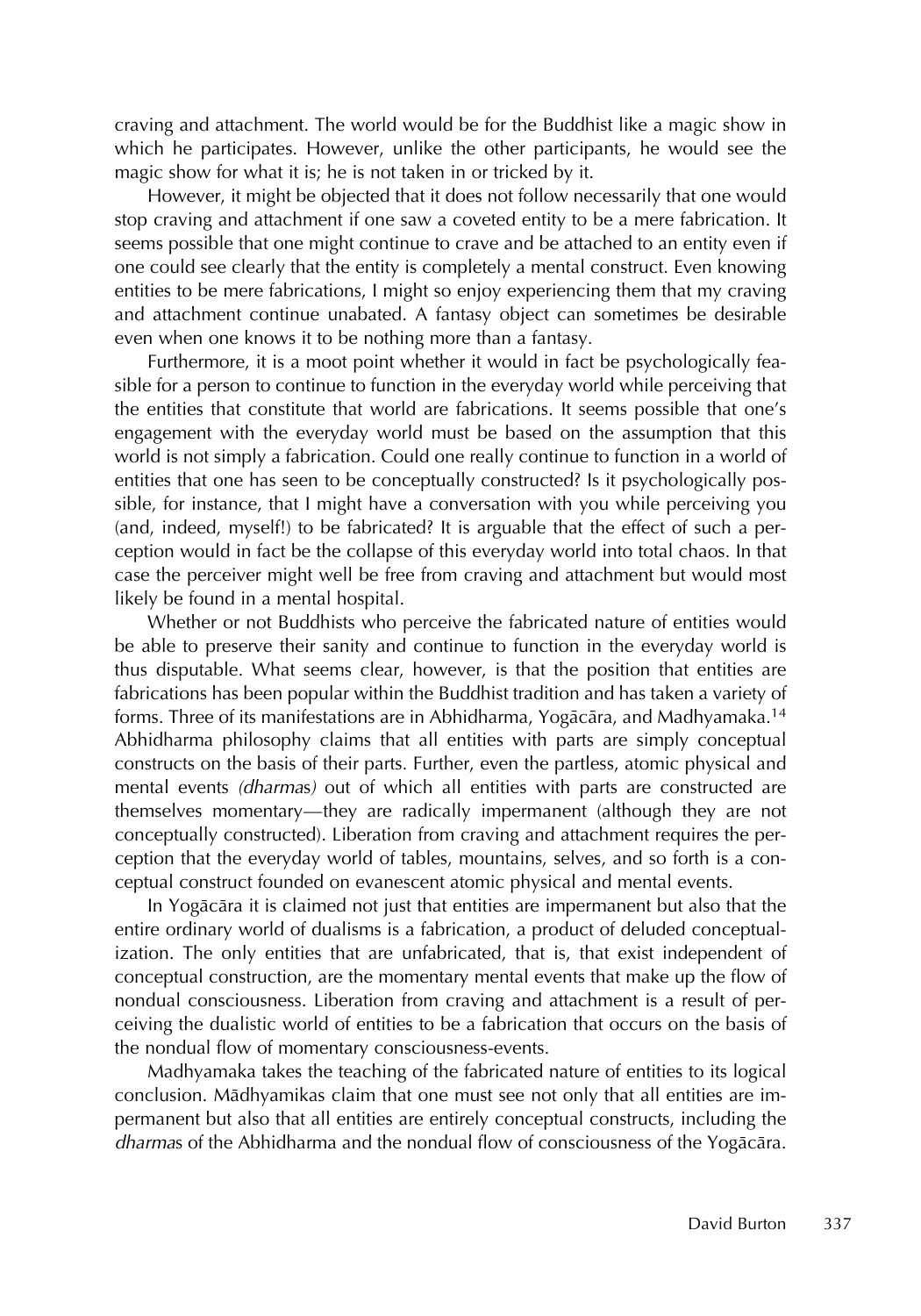There is absolutely nothing that is anything other than a fabrication. Liberation from craving and attachment follows from the knowledge that each and every entity is totally empty (sūnya) of unfabricated existence.

Note that the Mādhyamika might accuse the Ābhidharmika and Yogācārin of still positing a very subtle basis for craving and attachment—that is, the unfabricated but momentary *dharmas* or nondual consciousness-events, respectively. Craving and attachment can only be completely eradicated, the Mādhyamika might contend, when even this very subtle basis has been shown to be merely a conceptual construct. But the Abhidharmika and Yogācārin can surely respond that this objection is misguided. In fact, people do not get attached to momentary *dharmas* or nondual consciousness events; it is the world of everyday objects constructed on the basis of these unconstructed entities that people crave and to which they get attached. I do not crave and get attached to the atomic parts of my new car, for instance, but I certainly may crave and get attached to the new car that has these atoms as its parts. One needs only to perceive, therefore, the conceptually constructed nature of the everyday entities that are the actual objects of one's craving and attachment.

Furthermore, the Ābhidharmika and Yogācārin might argue not only that it is unnecessary, in order to cut off craving and attachment, to know that everything whatsoever is conceptually constructed, but also that the Mādhyamika is wrong to claim that everything whatsoever is conceptually constructed. If everything were conceptually constructed, as the Mādhyamika claims, then there would be no unfabricated basis on which the conceptual construction could take place. There would be nothing out of which conceptually constructed entities could be constructed, and thus the conceptual construction would not get started, as it were. The Mādhyamika must be a nihilist, despite claiming (as this name indicates) to tread the Middle Path between the extremes of nihilism and eternalism. This debate—about whether or not there is an unfabricated basis for the fabricated objects of the everyday world—is one that has run and run in the Buddhist tradition.<sup>15</sup>

But, irrespective of this debate, it should be appreciated that all these Buddhist antirealist notions of how things actually are make a highly contentious ontological claim. It is far from clear that these Buddhists are right to say that much or all of the world is a fabrication. This disputable ontological claim may be contrasted with the assertion that entities are impermanent, which has considerable plausibility precisely because it is quite obvious from one's ordinary experience that the entities that one experiences have a transient nature.<sup>16</sup>

Thus, craving and attachment might be stopped by the perception of the fabricated nature of most or all entities, but it has not in fact been established that most or all entities indeed have a fabricated nature. In that case, if one somehow convinced oneself—and even perceived—that (in the case of Madhyamaka) all entities are fabrications, or that (in the case of Abhidharma and Yogācāra) most entities are fabrications (the unfabricated entities being merely momentary events), one's conviction may well be quite wrong, and one's perception may be erroneous. One might become liberated from craving and attachment but this might be a liberation based on ignorance rather than knowledge!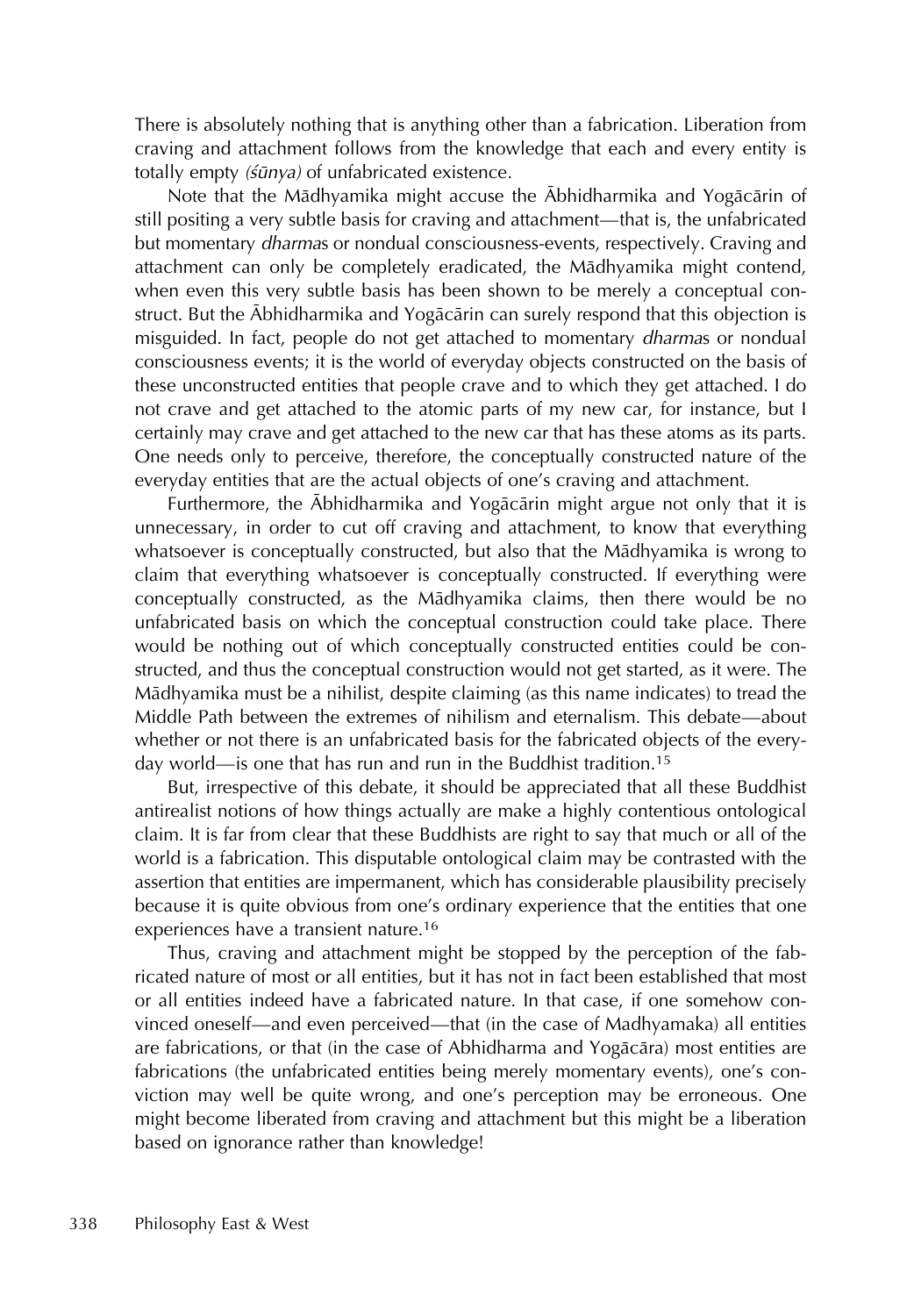The difficult business here is to provide the proof that reality is as these antirealist Buddhists claim it to be, for without such proof their supposed perception of things as they actually are may simply be a mistake, a hallucination. This is not to say, of course, that, without the proof, their perception is necessarily wrong. But, arguably, given that entities appear to be (on the whole) unfabricated (although impermanent), the onus is on these Buddhist antirealists to prove that the entities that appear to be unfabricated are in reality fabricated. Otherwise, for these Buddhists liberation from craving and attachment depends on what is actually an implausible knowledgeclaim.

# Fifth Solution: Knowledge that One Ought Not to Crave

For the Buddhist who does not want to resort to such contentious antirealism but who does want to claim that a knowledge of how things actually are produces liberation, the conundrum that one may know the impermanence of entities without eradicating craving and attachment might be solved in another way. Such a Buddhist might claim that one can know (a) the impermanence of entities, without necessarily understanding that (b) the craving for and attachment to impermanent entities will bring suffering and that, as a consequence, one ought not to crave and get attached to these entities.

The deficiency in one's knowledge, in this case, has to do with the inability to understand an implication of the impermanence of entities, that is, the implication that one ought to stop craving and getting attached to impermanent entities, because such craving and attachment will cause suffering. Not understanding that one ought not to crave and get attached to impermanent entities, one might continue to crave and get attached.

This deficiency in one's knowledge is analogous to the case of the smoker who knows that cigarettes contain tobacco, but who does not know that tobacco is harmful to one's health and thus that one ought not to smoke cigarettes. There is an implication in the fact that cigarettes contain tobacco of which the smoker is unaware. There is thus a deficiency in one's knowledge that might cause one to continue smoking cigarettes.

However, while it does seem to be true that one might know that (a) entities are impermanent, without understanding that (b) one ought not to crave and get attached to such impermanent entities, there are two serious problems with the claim that the failure to understand (b) is the cause of one's continued craving for and attachment to entities.

First, is it really the case that impermanent entities ought not to be craved and ought not to be the objects of attachment? Buddhists may think that one ought not to crave and be attached because the suffering involved in craving for and attachment to impermanent entities eventually exceeds whatever happiness they may provide. But is this claim actually correct? One might quite plausibly argue for the opposite position: one might claim that the pleasures associated with craving for and attachment to impermanent entities do in fact outweigh the suffering entailed by the dis-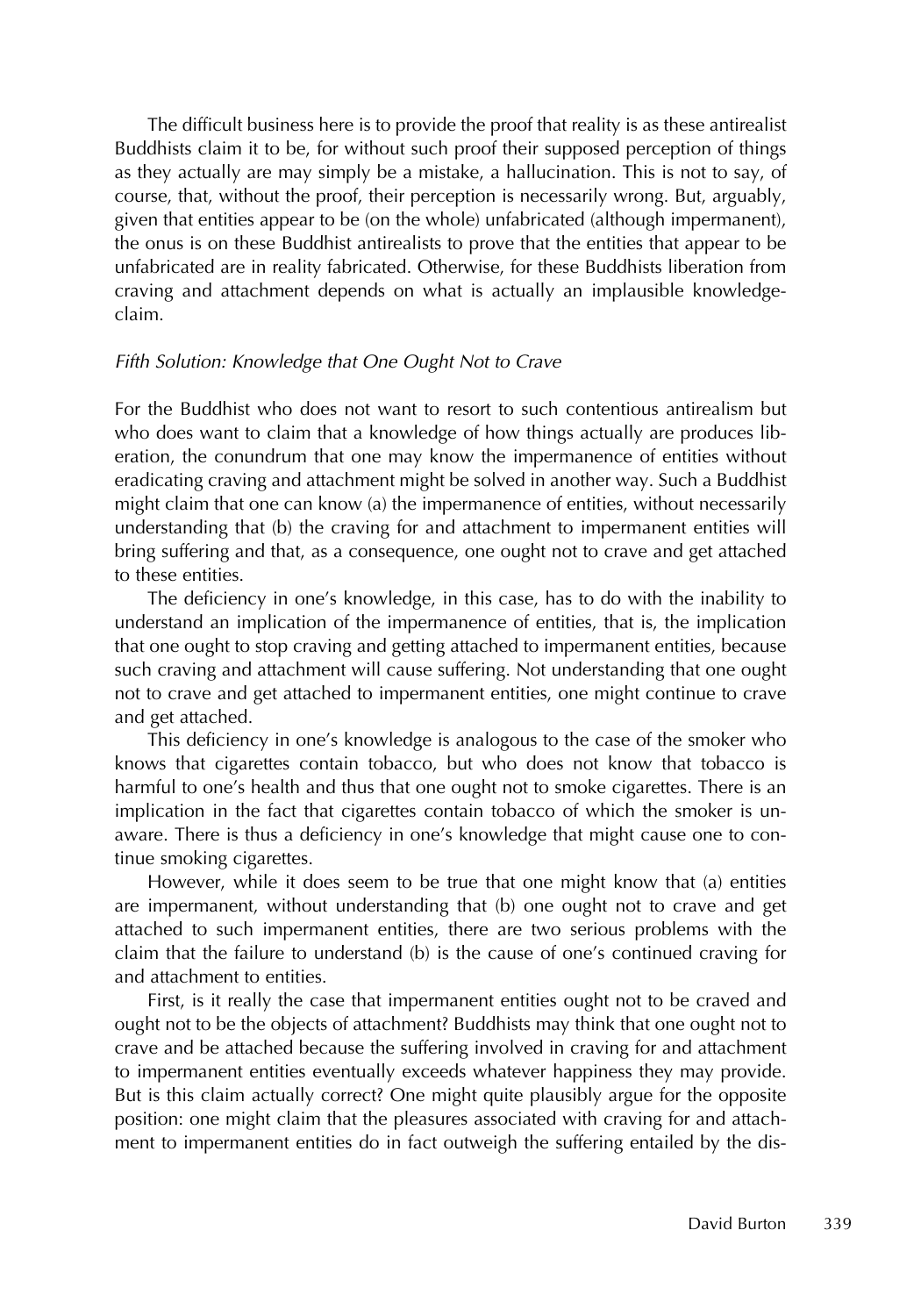agreeable changes in and the eventual loss of these entities. In this case, contrary to the Buddhist analysis, one would be quite justified in continuing to crave and get attached to impermanent entities.

Indeed, it may even be argued that the impermanence of entities ought actually to lead one to crave the entities more intensely, to make the most of the limited time during which one has possession of these entities. And similarly, one's awareness of one's own impermanence ought to lead one to crave more intensely, while one still has the opportunity, the entities from which one will inevitably be separated by one's impending death. The Buddhist claim that one ought not to crave and get attached to impermanent entities is far from being a self-evident truth.

Perhaps the Buddhist might claim that one ought not to crave and get attached because craving and attachment are selfish and appropriative emotions, and selfish and appropriative emotions are inherently bad. But, in relying on this argument, the Buddhist is no longer claiming that one ought not to crave and get attached because entities are impermanent, but is saying rather that one ought not to crave and get attached because craving and attachment are essentially selfish. And the Buddhist's contention that it is always wrong to be selfish might still be questioned.

Alternatively, the Buddhist might conceivably argue that although the happiness resulting from craving and attachment to impermanent entities may sometimes outweigh the suffering entailed, it is nevertheless the case that the happiness is finite, and thus not fully satisfying. By contrast, the achievement of the unconditioned, nirvāņa, is thought by the Buddhist to be fully satisfying. In order to achieve nirvāņa one must, according to Buddhism, be free from craving and attachment. Thus, one ought to give up one's craving and attachment for impermanent entities, in order to achieve the fully satisfying happiness of the craving-free and attachment-free nirvāņa. Of course, this reasoning relies on the debatable claim that there is or can be a state of fully satisfying happiness, devoid of all craving and attachment.

Second, even if it is true that one ought not to crave and get attached to impermanent entities, it seems prima facie untenable to claim that one's continued craving for and attachment to the entities that one knows to be impermanent is in fact caused by the failure to understand that one ought not to crave and get attached to impermanent entities. For it can be objected that a person who knows both (a) the impermanence of entities and (b) that one ought not to crave and get attached to such impermanent entities would not necessarily stop craving and getting attached to impermanent entities. It seems that a person might know both the impermanence of entities and also that one ought not to crave and get attached to such entities, and yet might continue to crave and get attached. One's knowledge that one ought not to crave and get attached to impermanent entities is no guarantee that one will not crave and get attached to these entities, just as one's knowledge that one ought not to smoke cigarettes is no guarantee that one will not smoke cigarettes.

Take, for instance, my craving for my beloved. I may know that my beloved is impermanent. And I may understand that I ought not to feel craving for my beloved because I will suffer when she changes in a disagreeable way, or when she ceases to be my beloved, or when she dies. Nevertheless, the fact that I know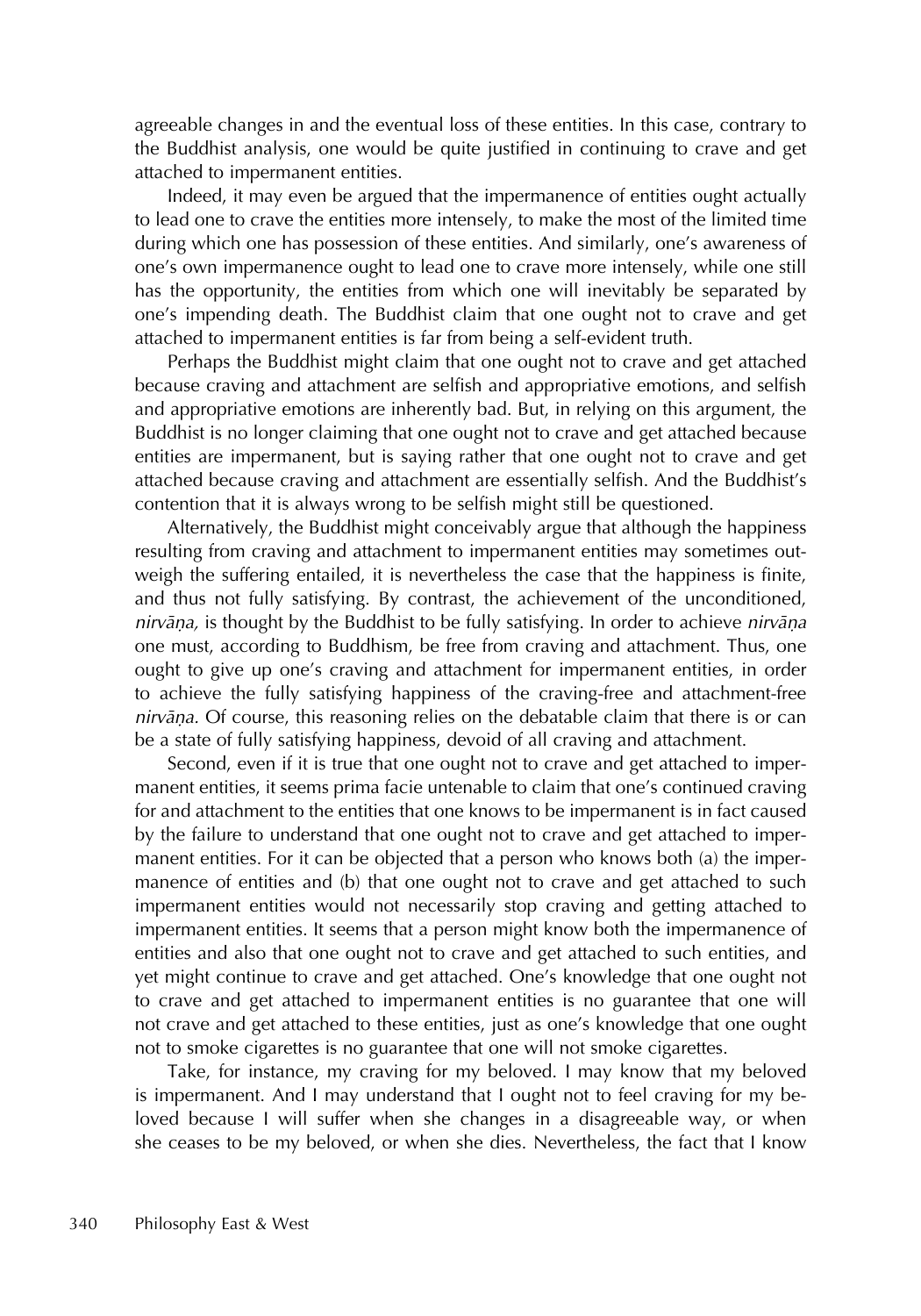that my beloved is impermanent and that I ought not to crave her does not entail that I will not feel craving for her. My passion for my beloved may well override my understanding.

The problem here is essentially the same as that which occurs with the Socratic position that to know the good is to do the good. No one does wrong knowingly. This position seems obviously faulty, insofar as people seem able to know what they ought to do and yet refrain from doing it, and know what they ought not to do and yet cannot resist the temptation to do it anyway.<sup>17</sup> As Portia declares in The Merchant of Venice (I.ii.12–19):

If to do were as easy as to know what were good to do, chapels had been churches, and poor men's cottages princes' palaces. It is a good divine that follows his own instructions; I can easier teach twenty what were good to be done, than to be one of the twenty to follow mine own teaching. The brain may devise laws for the blood, but a hot temper leaps o'er a cold decree. (Evans 1974)

People are not simply rational beings, and emotions can pull one in a direction opposite to that recommended by one's understanding. One's emotions are fickle; they do not automatically follow one's intellect. One is often compelled by passion to do the wrong thing (or to refrain from doing the right thing), despite knowing better.

In that case, contrary to the Buddhist analysis that I have presented here, craving does have autonomy from one's understanding, and thus the craving for impermanent entities does not, after all, result only from a deficiency in one's knowledge. And, therefore, liberation from craving and attachment does not follow from the attainment of knowledge alone. Even knowing that entities are impermanent, and that one ought not to crave and get attached to them, one often finds oneself enslaved by craving nevertheless.

The Buddhist might, however, dispute this claim that craving has autonomy from the understanding. He or she might say that people who claim to understand that one ought not to crave and get attached to impermanent entities and yet still crave and get attached to these entities are in fact being dishonest or are self-deceived. Despite paying lip service to the view that impermanent entities ought not to be craved, such people really think—wrongly, according to the Buddhist—that, despite the fact that one will lose that to which one is attached, the joys gained by attachment to impermanent entities can be greater than the pain of the loss of the impermanent entities. Thus, they really think that it is right to crave and be attached to impermanent entities. Such people may not admit that this is what they really think, but it is nevertheless true that such a view motivates their craving for and attachment to impermanent entities. Thus, their claim that they know that they ought not to crave and get attached to impermanent entities, and yet nevertheless do crave and get attached to such entities, is disingenuous, a façade concealing their actual view—a wrong view, according to the Buddhist—that impermanent entities are worthy objects of craving and attachment. So, their craving is, after all, rooted in their understanding, or rather misunderstanding, that impermanent entities are worth craving.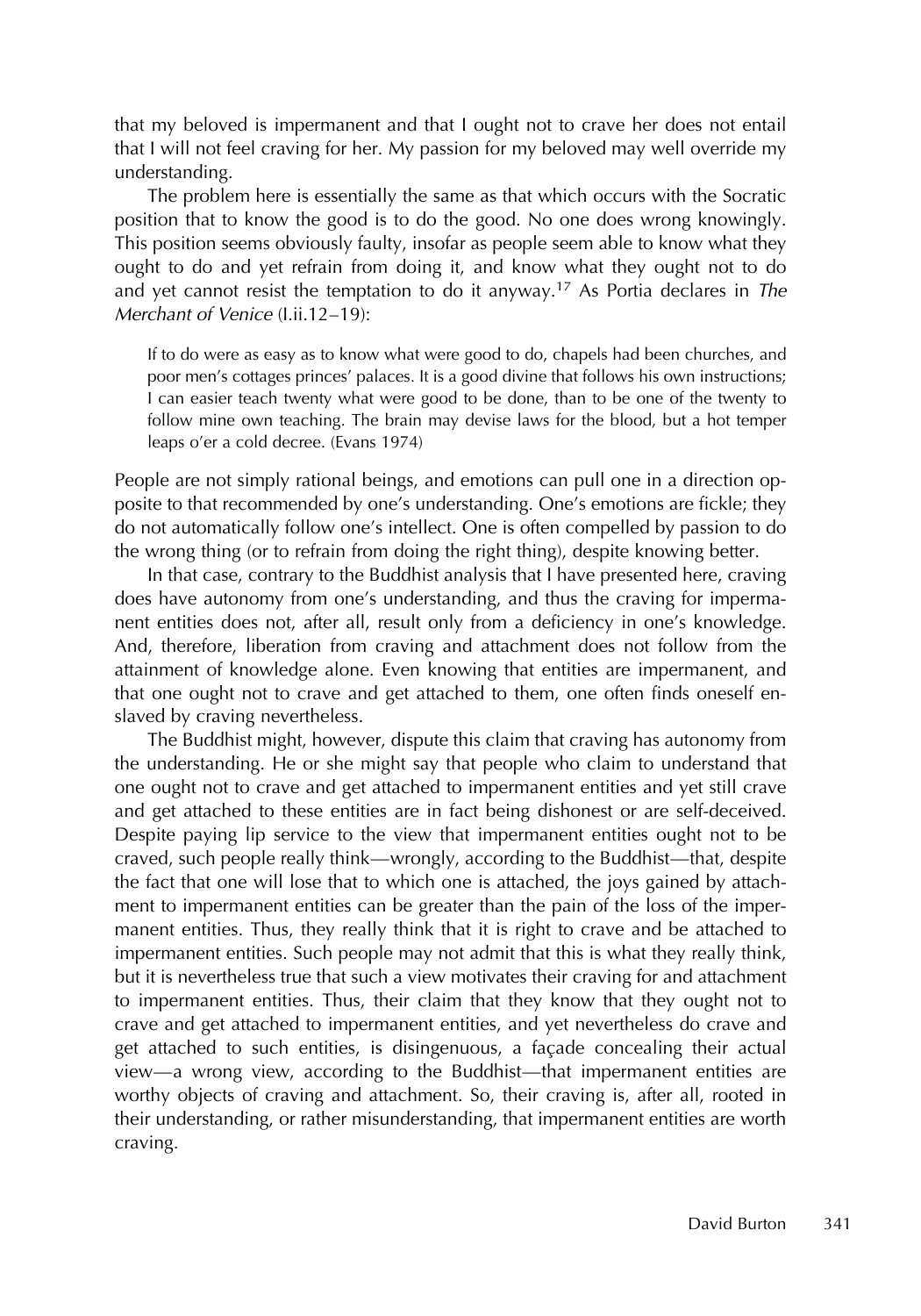# Conclusion: Wisdom Rather than Knowledge

Alternatively, perhaps many Buddhists might actually be willing to agree with the claim that craving has autonomy from one's understanding. The Buddhist may say that one does not think that the eradication of craving and attachment follows simply from the understanding of the impermanence of entities and the understanding that one ought not to crave and get attached to such entities. Craving and attachment can indeed continue, even when one knows the impermanence of entities and that one ought not to crave and get attached to these entities. Such a Buddhist might say that knowledge alone, even knowledge without any deficiencies, does not bring about liberation. On the contrary, the eradication of one's craving and attachment also requires detailed and systematic attention to and transformation of one's conduct. It is only by actually noticing and stopping craving and attachment as it manifests in one's every thought, word, and bodily action that craving and attachment will be eradicated. Knowledge of the impermanence of entities and the importance of eliminating craving and attachment to these entities needs to be complemented by changes in one's morality ( $\frac{\xi}{\eta}$ ), in order to ensure that activities involving craving and attachment do not occur.<sup>18</sup>

Knowledge might here be described as a necessary but not a sufficient condition for liberation. One needs to know that entities are impermanent, and one needs to understand that one ought not to crave and get attached to impermanent entities. This knowledge is essential because it provides the justification for one's endeavors to eradicate craving and attachment. Without this knowledge one would not try to put an end to one's craving and attachment; the knowledge gives one the rationale for making the attempt. But it is the ability to stop craving and attachment in one's conduct that enables one to make what one ought not to do into what one does not do. And this ability is as much a result of consistent effort, determination, and the cultivation of habitual virtuous behavior as of knowledge. Buddhist spirituality—as represented in formulas such as the Noble Eightfold Path—is concerned not simply with knowledge but also with ensuring that one's conduct comes into accord with what one knows. Buddhism is a path of effort and action as well as knowledge. For Buddhism construed in this way, perhaps one might say that liberation is the result not of knowledge alone but rather of wisdom—the wise person being the individual who knows the impermanence of entities, who knows that one ought not to crave and be attached to such entities, and who, finally—by means of constant attentiveness to and transformation of his or her mental, verbal, and bodily conduct—does not crave and get attached to entities.<sup>19</sup> Whether human nature is so constituted that such wisdom is in fact attainable is, of course, a debatable point.

#### Notes

The reflections in this essay are the basis of a book, Buddhism, Knowledge and Liberation, forthcoming from Ashgate Publications, in their World Philosophies series.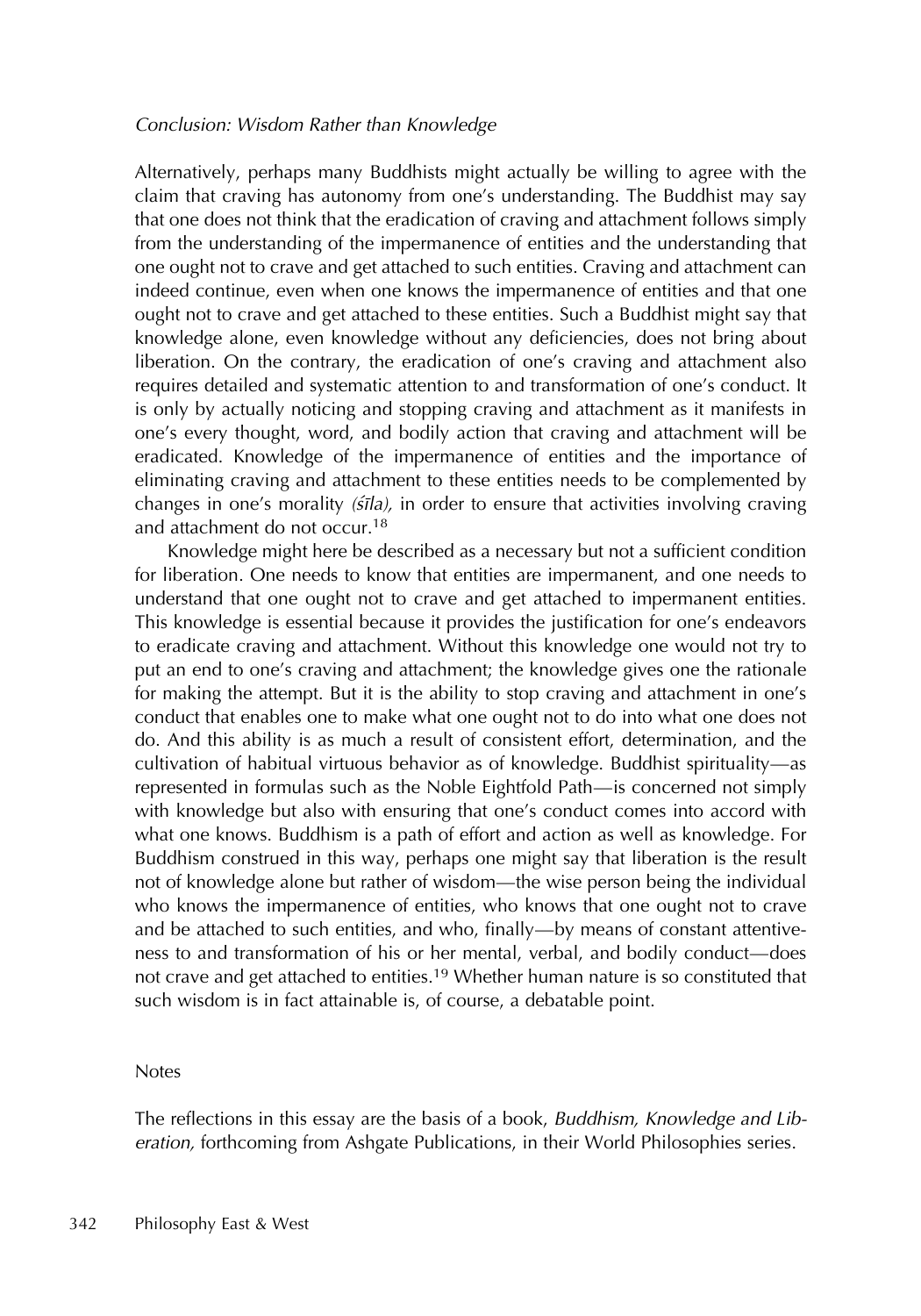- 1 K. R. Norman, trans., Poems of Early Buddhist Monks (Theragātha) (Oxford: Pali Text Society, 1997), p. 25.
- 2 The translation is my own. For the Tibetan text and another English translation, see Lindtner 1982, pp. 112–113.
- 3 Throughout this essay, technical Buddhist terminology will be given in Sanskrit, unless the context requires Pāli or Tibetan.
- 4 There is, however, a caveat. Buddhists generally also posit an unconditioned (asamskrta) sphere attained by the liberated person. It is debatable whether this<br>unconditioned sphere is to be understood as (a) simply the sublime state of the unconditioned sphere is to be understood as (a) simply the sublime state of the liberated person who is no longer conditioned by craving and attachment, or also (b) a permanent reality that transcends the conditioned *(saṃskṛta)* world of<br>impermanent entities, a permanent reality that is apprehended by the liberated ˙ impermanent entities, a permanent reality that is apprehended by the liberated person and into which the liberated person passes, in some undefined sense, after death (the *parinirvāṇa*). In the case of (b), the Buddhist claim that everything is impermanent actually means that every *conditioned* thing is impermanent.
- 5 I am indebted to Finnis 1983, pp. 34 ff., for the distinction between instinctual or pre-rational desires and desires that are motivated by understanding.
- 6 For more discussion of this issue, see Collins 1998, pp. 186–187.
- 7 It can, of course, be objected that even if one can, by knowing entities in their true nature, eradicate one's craving for and attachment to entities, one would still be subject to the various types of suffering to which the body is susceptible due to accident, disease, and old age. But many Buddhists would accept this point, as is clear, for example, from accounts of the historical Buddha's final months before his decease, during which he evidently experienced much bodily pain, although bearing it with mental equanimity. See the Mahaparinibbānasutta (trans. in Walshe 1987, pp. 231–278). Note, however, that Buddhism shares with many forms of Indian religion and philosophy the assumption that sentient beings are subject to rebirth, and that ignorance of how things actually are fuels the rebirth process. In this case, according to the Buddhist, one who has extinguished ignorance (and the resulting craving) does, in fact, insofar as one stops future rebirths, eradicate (after the present life is lived out, at any rate) even the pain involved in having a body.
- 8 It may be objected that this essay lacks evidence for its claims, in that I rarely show whether any text or person actually subscribes to the body of beliefs that I construct. However, my principal intention here is to present a set of philosophical arguments that explore the possible connection between knowledge and liberation. While these arguments are based on some fundamental Buddhist ideas, I am not primarily concerned with grounding them in textual sources. Admittedly, this approach has its limitations and will be frustrating to the historian, who may accuse me, perhaps with some justification, of having arbitrarily constructed a form of transcultural Buddhism.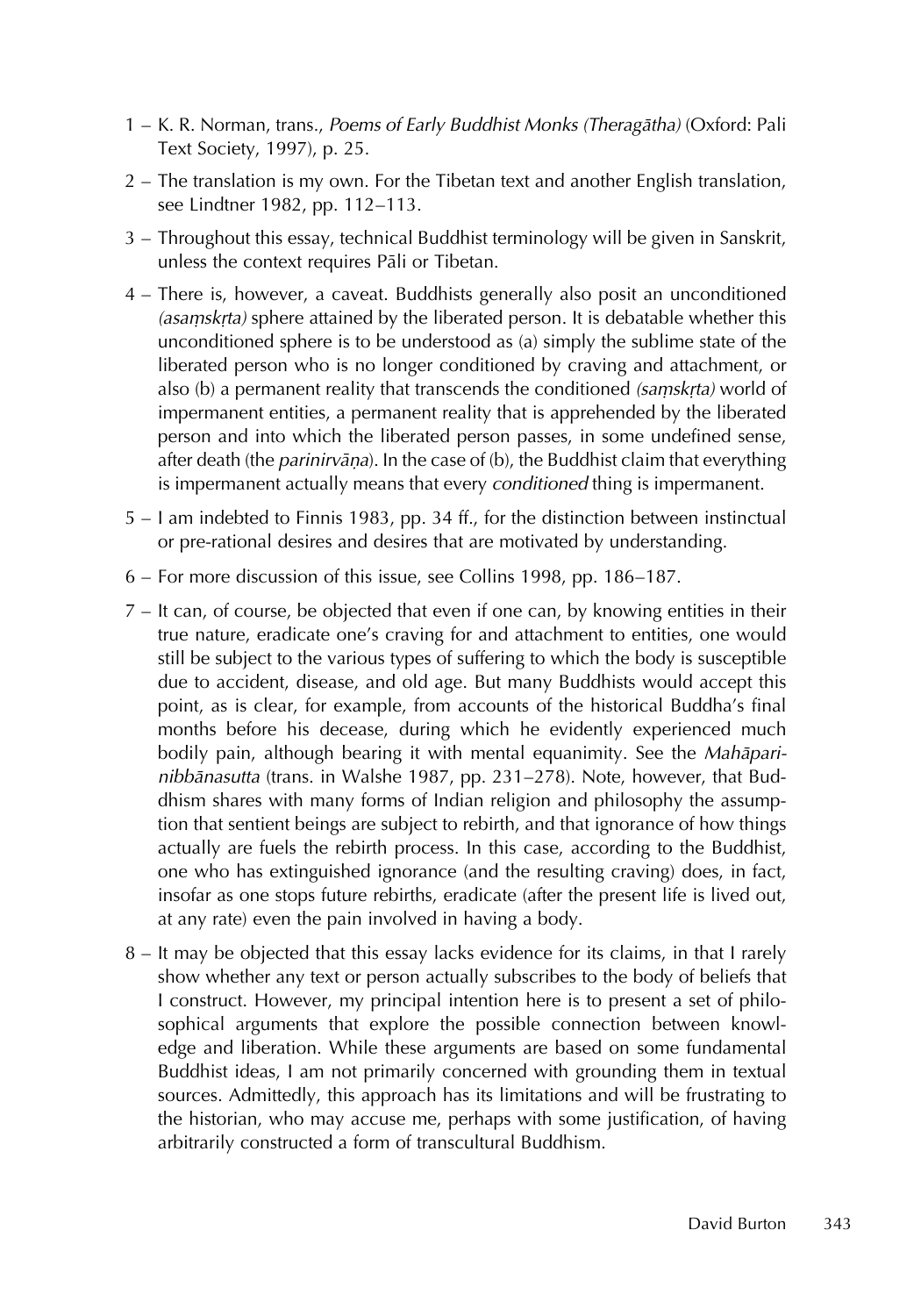- 9 See Matilal 1986, pp. 97–140.
- $10 1$  give the Pāli terminology here, as this is the language in which this phrase usually occurs.
- 11 See Padmasiri de Silva's claim that Buddhism advocates that there are unconscious wrong beliefs that fuel one's craving. In defense of his claim, de Silva points to the notion—found in the Pali suttas—of the dormant proclivity (anusaya) toward (wrong) views *(diṭṭi): "*Wrong beliefs exist at the level of dormant<br>dispositions *(ditthānusaya)* and account for the unconscious roots of prejudices  $\frac{\partial}{\partial t}$  dispositions (ditthanusaya) and account for the unconscious roots of prejudices and strong biases which colour our emotional life" (de Silva 1991, p. 43). There are other notions within the Buddhist tradition that might be interpreted as implying the existence of an unconscious level of understanding. There is, for example, the Yogācāra concept of the storehouse consciousness (ālayavijñāna), and the common Tibetan notion of innate (lhan skyes) misconceptions of reality.
- 12 For further discussion of the *pramānas*, see Burton 1999, pp. 127–140. ˙
- 13 See Hopkins 1983, pp. 43–123.
- 14 The summary interpretations of Abhidharma, Yogācāra, and Madhyamaka that I present here are not, the reader should note, uncontentious. This essay presents one understanding of these three forms of Buddhist thought, and other readings are also possible.
- 15 For textual evidence for, and more discussion of, this debate and the Abhidharma, Yogācāra, and Madhyamaka positions as articulated here, see Burton 1999, pp. 87–121, and Burton 2000.
- 16 However, note that the position that all entities are impermanent is not necessarily correct. Even if all entities that we experience are impermanent, it may be that there are entities that we have not experienced that are permanent. In other words, the proponent of universal impermanence is here confronted by the problem of induction.
- 17 See Macintyre 1967, pp. 21 ff., for a brief analysis of the Socratic position.
- 18 See Damien Keown's claim that "ethical perfection is a central ingredient in the Buddhist summum bonum. The two basic values or categories of human good which are recognised by Buddhism are moral and intellectual excellence,'' and ''the final perfection to be attained by those who follow the path to Arahatship is best understood in terms of a binary model, that is to say as the perfection of morality (sīla) together with the perfection of insight (paññā)" (Keown 1992, pp. 22, 38).
- 19 Such a Buddhist would seem to be in agreement with the moral philosopher Philippa Foot, when she claims that wisdom is ''partly to be described in terms of apprehension ... but since it has to do with a man's attachments it also characterizes his will'' (Foot 1978, p. 7).